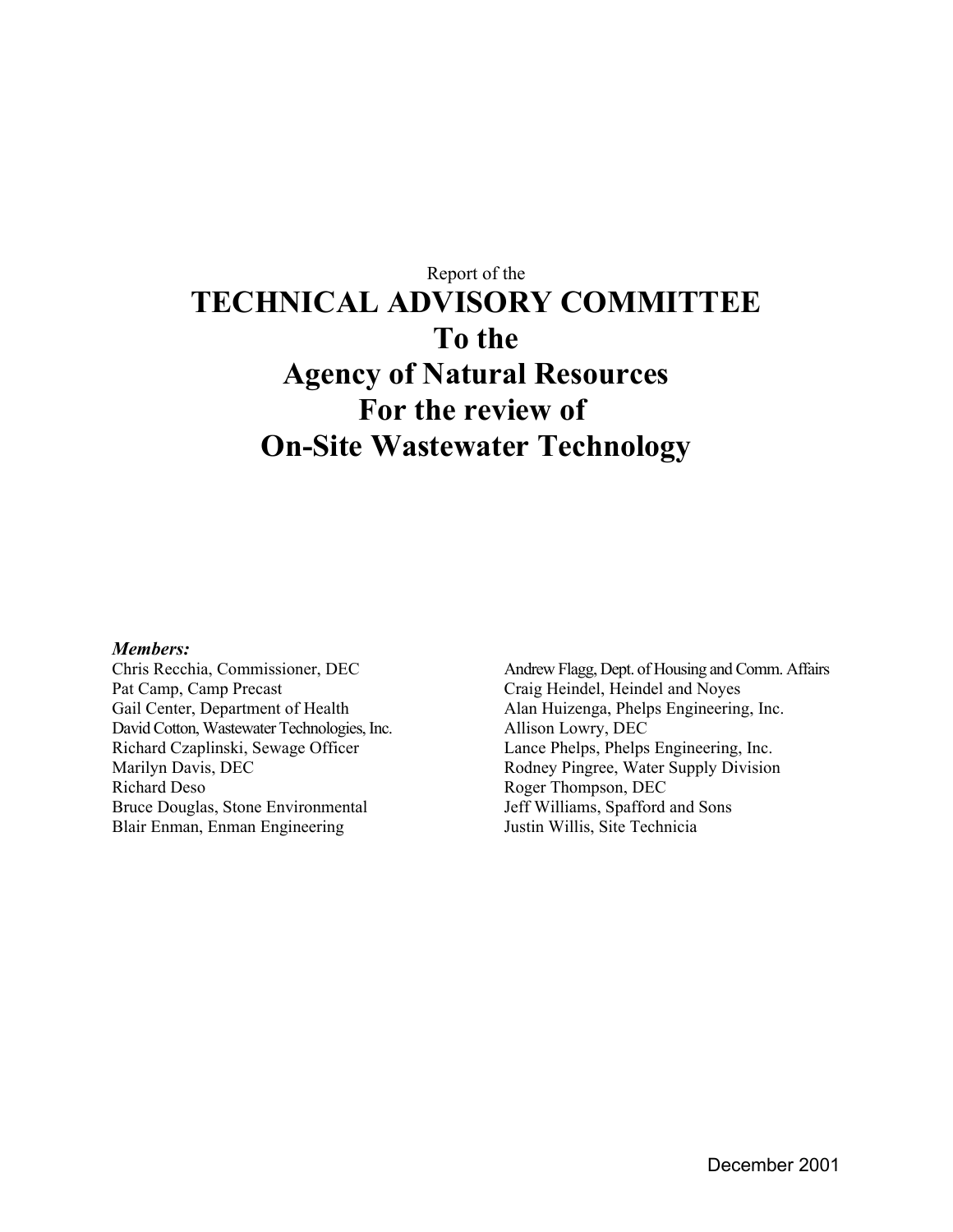# **Table of Contents**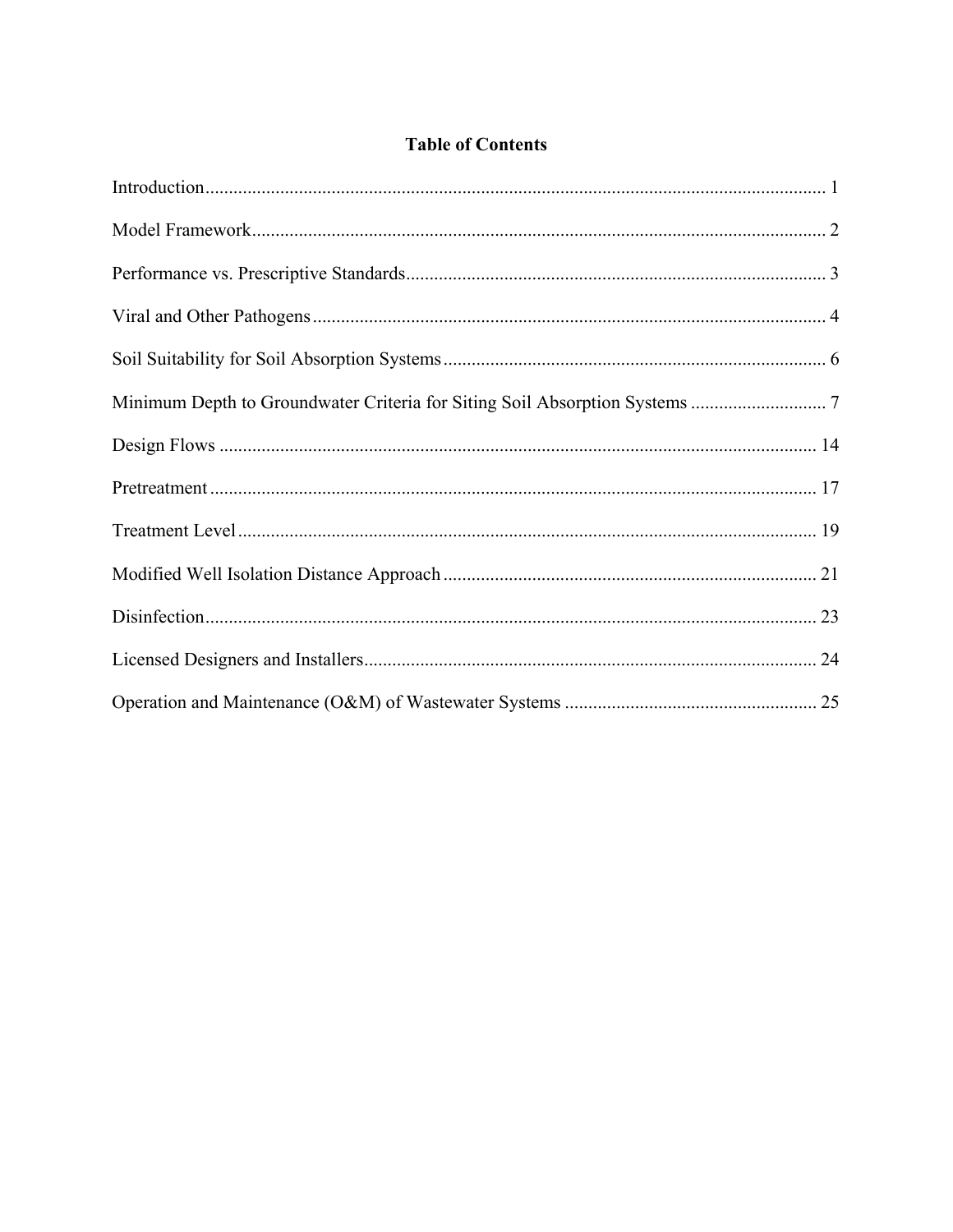### <span id="page-2-0"></span>**Introduction**

Vermont has been considering a thorough review and updating of its Environmental Protection Rules, especially pertaining to on-site wastewater treatment and disposal, for a long time. There have been several committees, studies, and public meetings, and numerous versions of legislation pertaining to this topic over nearly 10 years.

In March 2001, a Technical Advisory Committee was formed by the Commissioner to assist the Agency of Natural Resources (ANR) in the development of new Rules, which are intended to become a "statewide" standard, replacing numerous former rules in use by individual communities. As part of these changes and upgrades, there has been the plan to eliminate the 30 year old "10-acre exemption", which allows sites to be developed without following State standards, in many towns. The following is the Report of the Committee's findings and recommendations.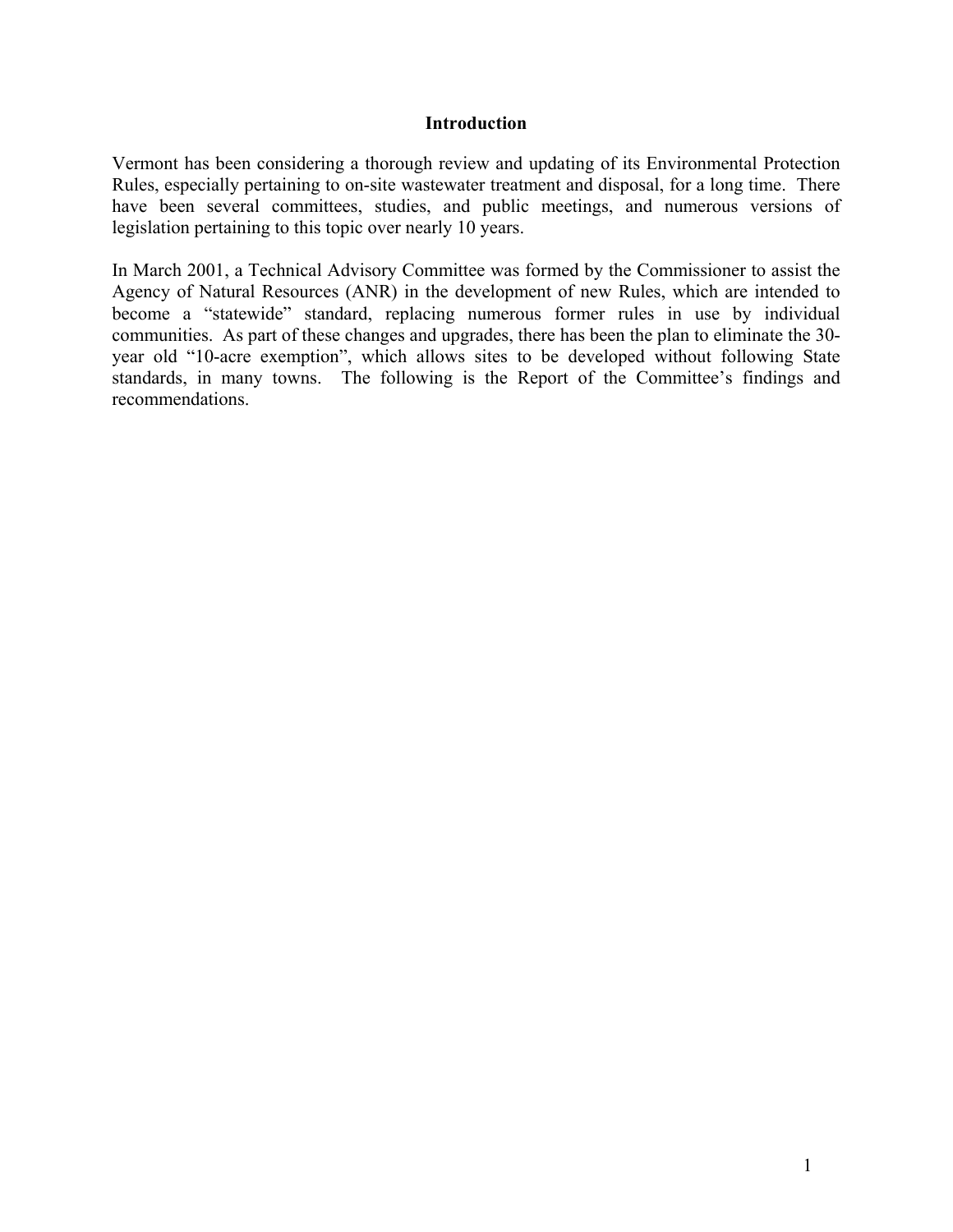# <span id="page-3-0"></span>**Model Framework**

The Technical Advisory Committee decided at the first meeting that a basic framework was needed to guide the Committee and the ANR in future directions of regulatory structure and wastewater management for Vermont. It was also agreed that the Model should apply to conventional as well as innovative/alternative systems.

The Model Framework refers to the National Onsite Wastewater Recycling Association (NOWRA) model that promotes the necessary infrastructure for on-site wastewater solutions. It is intended as a policy guide to achieve sustainable development while protecting human health and environmental quality. Specifically, the framework is guidance for management and oversight of small-scale wastewater regulations including new technologies. The framework has eight key components, all based on performance. They are:

- 1. Performance requirements to protect groundwater, surface water and drinking water (Rules)
- 2. Wastewater system management (O&M)
- 3. Compliance monitoring and enforcement
- 4. Technical requirements/options for site evaluation, design, construction, and operation
- 5. Continuing education/training for all practitioners, regulators, and owners
- 6. Certification/licensing for all practitioners
- 7. Ongoing program review
- 8. Funding program for replacement of failed/substandard disposal systems and/or water supplies (grants, low interest loans, deferred repayment)

Practitioners are site evaluators, designers, installers, pumpers, inspectors, and O&M operators.

Following several revisions, the adopted version was written using the NOWRA Model, but was adapted for Vermont's needs. A full copy of the document, titled "Framework for Unsewered Wastewater Infrastructure", dated May 29, 2001, is included in the Appendix.

The Agency of Natural Resources, in consultation with the Committee, has used the Framework document in its deliberations on the new Rules.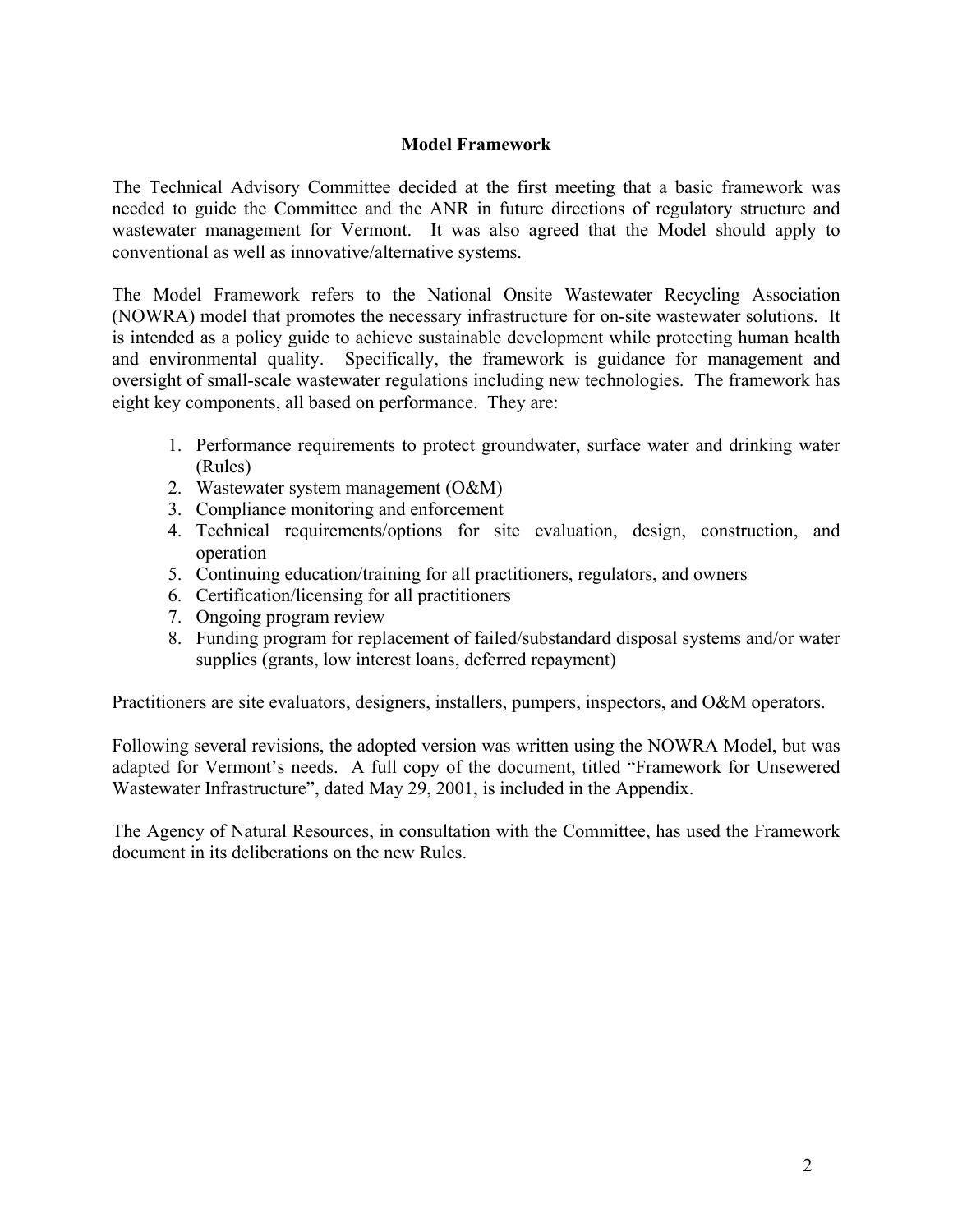## <span id="page-4-0"></span>**Performance vs. Prescriptive Standards**

Prescriptive standards set forth "step by step" design criteria that are to be implemented for permit acquisition. If followed in detail, a permit should be obtained. Prescriptive standards allow for little to no design deviation. Nearly every disposal system looks and acts the same, for similar conditions.

A performance standard sets forth "goals and objectives" that must be met to protect the public health and environment, and to acquire a permit. Performance standards leave the specific engineering issues for the design professional to consider.

A frequent complaint of the existing Environmental Protection Rules is the regulations do not allow for flexibility, one design fits all and if it does not fit, the owner and designer have few choices to solve the problem creatively.

With performance standards, the designer would evaluate site characteristics and the objectives of the regulations. Based on this assessment, a design that meets the goals and objectives of the regulations would be prepared. This would be accomplished without adhering to specific regulatory standards. This allows the design professional to find creative solutions allowing optimum utilization of an individual parcel of land.

From a regulatory perspective, the prescriptive standard is easiest to administer. All wastewater disposal designs of a certain type have a distinct similarity. This should allow for a quick, expedient and efficient review, on the basis that the designer and reviewer have agreed on a design concept at the time of site and soils investigations.

The review and approval of a performance-based design requires a depth of knowledge equal to or greater than that of the design professional. Furthermore, this type of design may require a prolonged review duration as the regulator becomes familiar with the engineering principles that apply, especially for newer and untested designs.

Section §1-309 through 1-312 "Innovative/Alternative Systems and Products" of the draft Rules provide for performance based designs. These sections establish criteria for "General," "Pilot" and "Experimental" systems. The Rules provide for an "Application Process for Innovative/Alternative Systems and Products" and establish a maximum number of systems that may be approved under the duration of the Rules.

The Committee has discussed this approach and concurs that more "marginal" sites require more detailed and sophisticated methods, which may also allow for new technological solutions.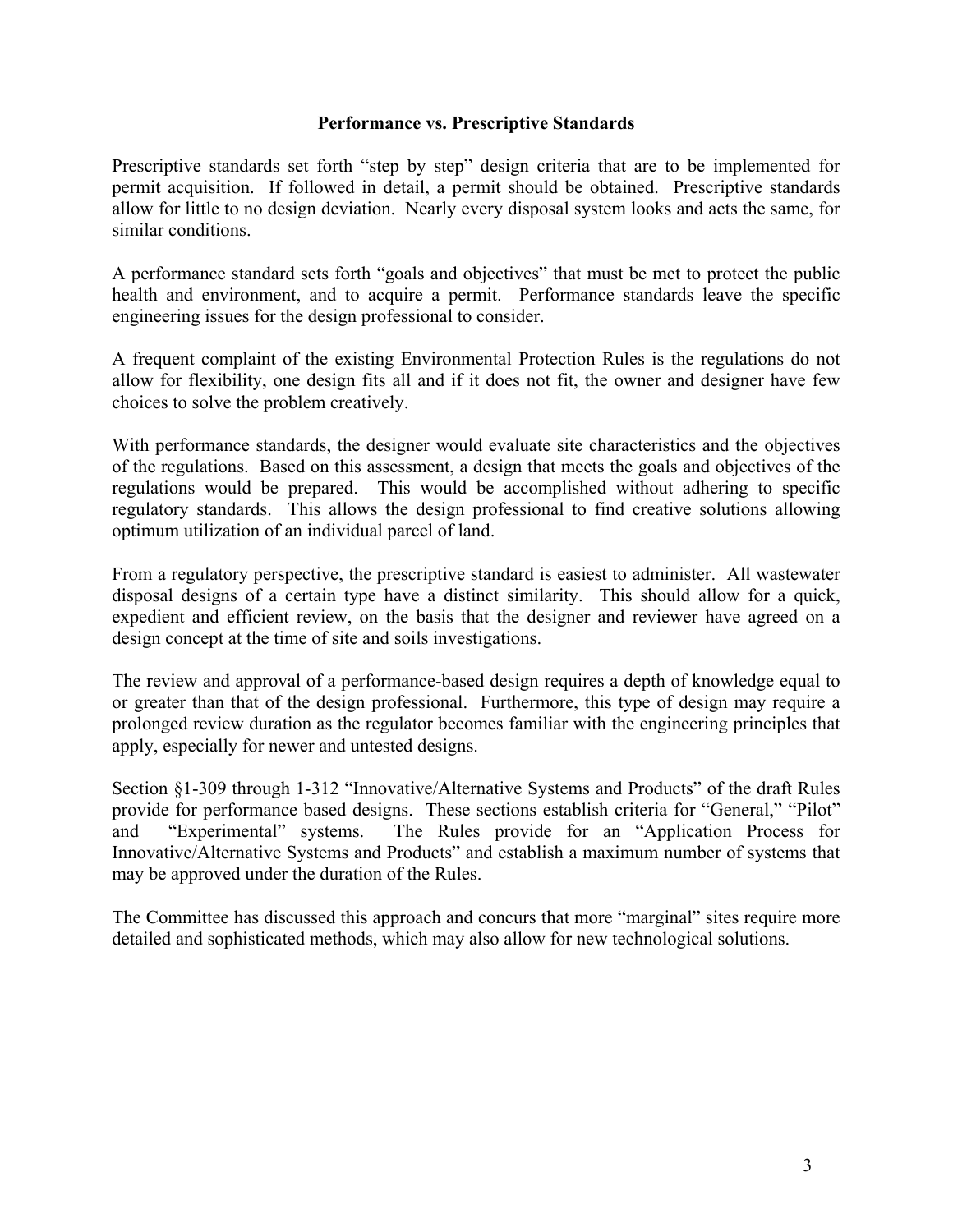# <span id="page-5-0"></span>**Viral and Other Pathogens**

The Committee and ANR believe the movement of viruses and other pathogens beyond the immediate vicinity of the soil-based disposal system to be an important issue and concern for establishing design and review criteria.

In evaluating the isolation distances needed between the bottom of a septic effluent disposal system and the high seasonal water table, including any water table mounding, several literature sources were reviewed.

*Environmental Engineering and Sanitation*, 4<sup>th</sup> ed. by Joseph Salvato in Table 1-8 shows that Hepatitis A and Poliovirus can remain viable in four-degree centigrade mineral water exceeding one year.

*Removal of MS2 Coliphage by Standard Septic Tank-Leach Trench Septic Systems* presents a summary of that and other studies which indicate much uncertainty regarding viral removal in disposal systems based on variability of viral, septic treatment system, and soil types. "Virus removal in soils is inversely related to the hydraulic loading rate. Thus, any distance-togroundwater credits awarded an alternative technology should not be coupled with concurrent allowances for reduced leachfield size, since reduced size translates to a higher hydraulic loading rate." They concluded that more research was needed.

*Virus Transport* by Rose, Griffin, and Nicosia presented research which indicated that the maximum long-term removal obtained in leaching trenches with two feet of unsaturated soil was 2.6-log removal of a bacteriophage tracer used as a surrogate for viral contaminants. The article also states that a 7-log removal should be achieved to protect drinking water.

*Pathogen Fate in Wastewater Soil Absorption Systems as Affected by Effluent Quality and Soil Clogging Genesis* by Van Cuyk and Siegrist indicates that although design practices have evolved to handle hydraulic loading issues, there is still a need to understand the fate and transport of pathogenic bacteria and viruses beneath the drain field and in the subsurface aquifer.

*Onsite Sewage Disposal System Research In Florida* is a work that summarizes viral survival and retention in soils. Table 4.5.1 indicates that in saturated soils viruses survive the longest and are the least retained by the soil, while dry soils are the opposite, with least survivability and greatest retention of the viruses. Changing soil moisture conditions may release viruses that are initially retained into the groundwater where their survivability increases.

Most notable was the general absence of viral information regarding their transport and fate in the subsurface environment directly below the disposal system in the saturated aquifer.

The Committee reviewed these findings, as limited and non-conclusive as they are, and also considered the following: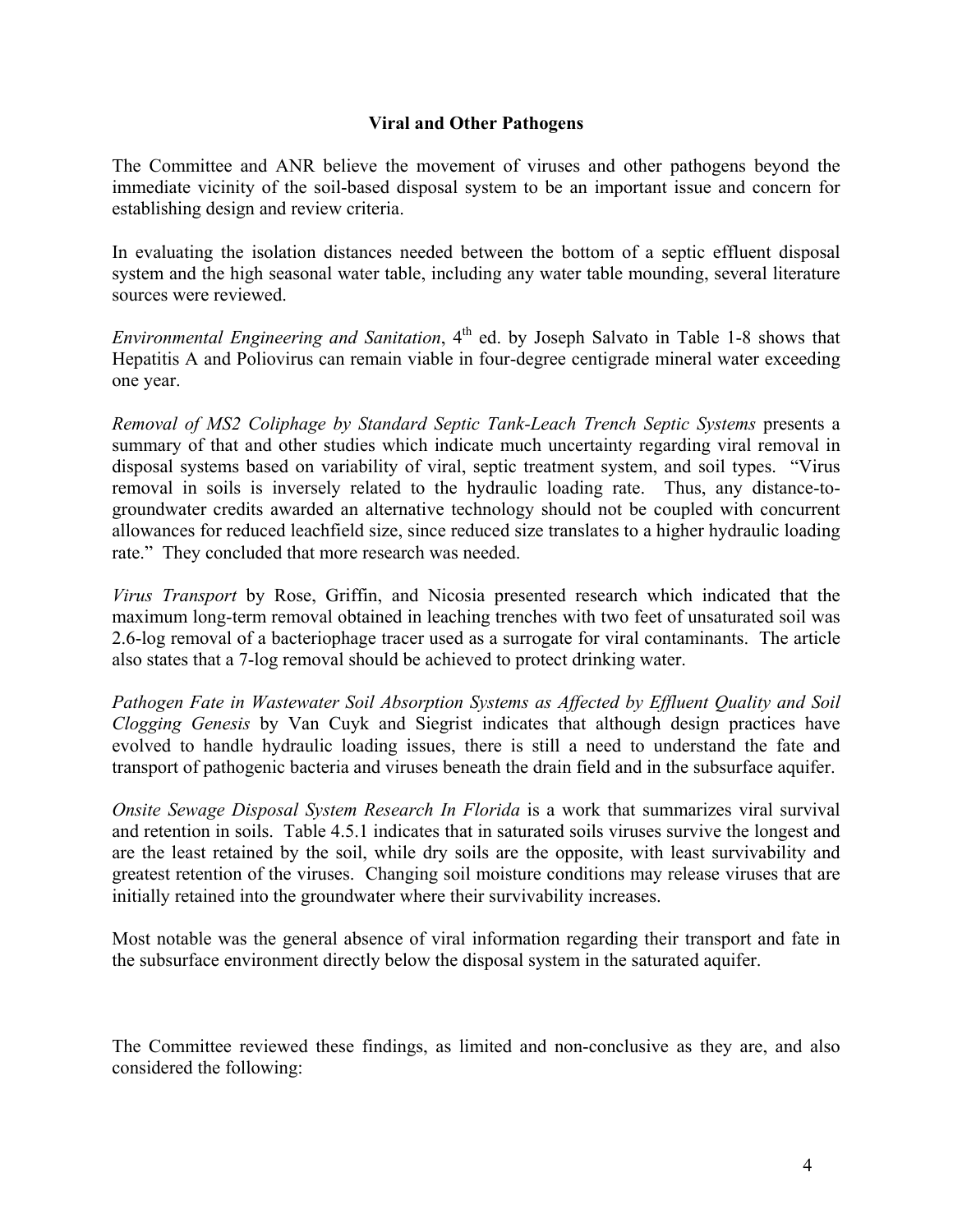- The Vermont Health Department typically records about one to two dozen cases of Hepatitis A annually, and attributes about 88% to groundwater sources. (There is no indication of the type or suitability of the soil-based wastewater disposal systems in these cases.)
- Allowing of "offsets" in design standards, i.e. provide increased isolation distances to water supplies in cases where increased hydraulic loading rates are proposed.
- Continued support for the "two-year travel time" requirement between potential sources of contamination and drinking water supplies.
- Provision for increased protection for wells, such as increased casing length and casing grouting.
- Review of disinfection of wastewater as a means of protection; the Committee agreed this is not an appropriate method for single-family homes, or other small systems.

In conclusion, based on review of the studies and other States' rules, viral and other pathogen transport in the groundwater remains a concern, but there is insufficient basis to significantly alter Vermont's approach at this time. Ongoing review is warranted, and future Rule revisions should continue to consider this issue.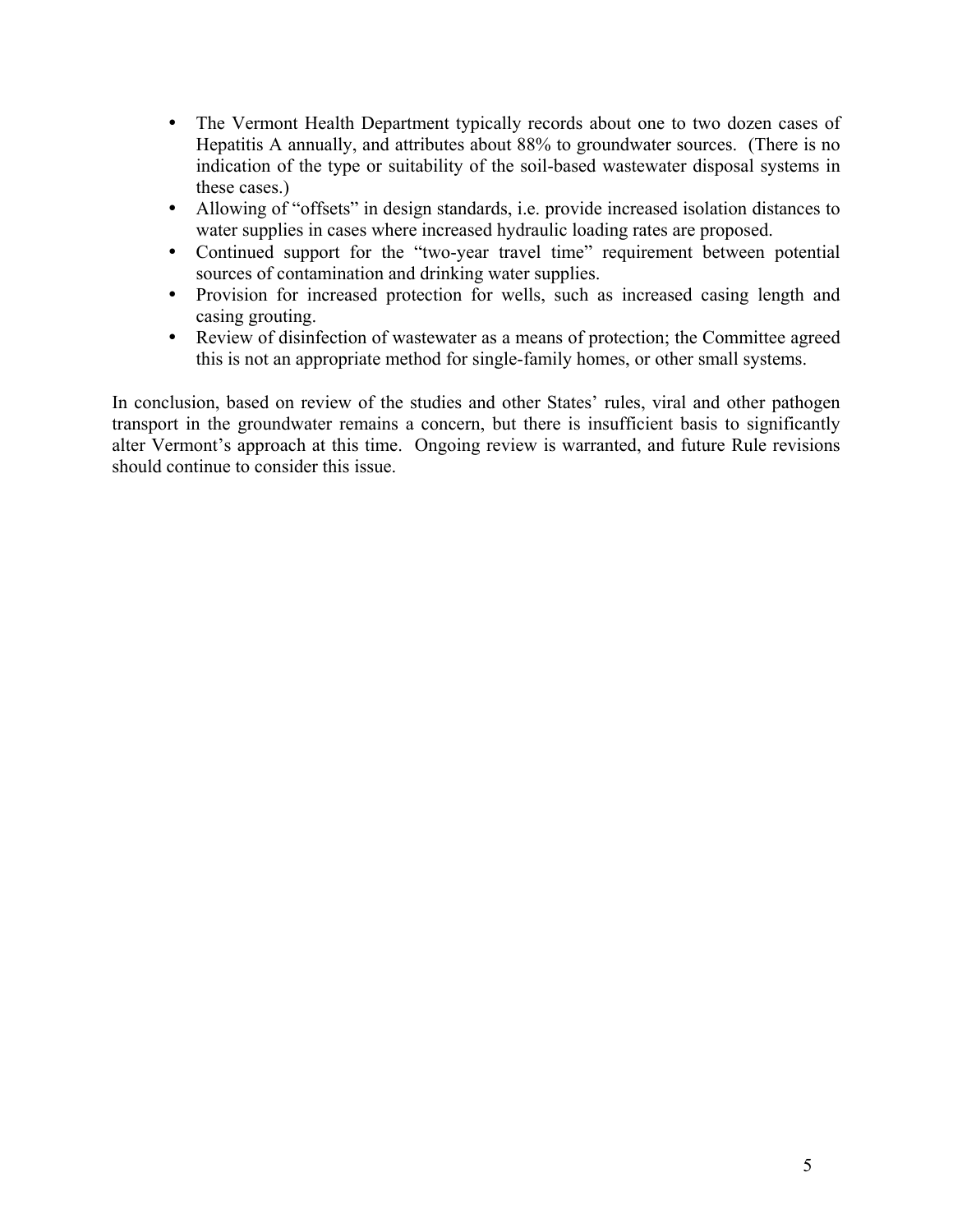#### <span id="page-7-0"></span>**Soil Suitability for Soil Absorption Systems**

Soils can be an effective medium for treatment and dispersal of septic tank effluent or on-site wastewater treatment system effluent in soil absorption systems. Characterization of soil suitability and capacity to accept wastewater are important aspects of on-site system site evaluation. The soil suitability for onsite soil absorption systems is generally characterized by depth to seasonal high groundwater, depth to low permeability soils, and depth to bedrock. The capacity of the soils to absorb septic tank effluent or treated wastewater is described by the longterm acceptance rate (LTAR) of the soil, normally estimated using either a percolation test or an evaluation of soil morphology. Soil volume utilization is the synthesis of soil characteristics and system design to maximize treatment and dispersion of effluent into the environment.

Fluctuating soil moisture conditions result in variation in environmental conditions for bacteria whose biologic processes result in reduction and oxidation of minerals in soil. These processes are most likely to be observable in Vermont soils by the reduction and oxidation of iron and manganese. Under reducing conditions, iron and manganese are generally more soluble and can migrate through the soils. The absence of iron and manganese is likely to be characterized by lower chroma soils. Under oxidizing conditions, these minerals are generally precipitated and are deposited on soil particle as higher chroma soil colors. The color of the soil is altered by the mobilization and precipitation of these soils. These redoximorphic features, commonly referred to as mottles, in the soil require a trained eye to detect and interpret the meaning of soil color. Groundwater levels in Vermont typically peak late winter and spring. Mottles are appropriate tools for estimating the height to which the water table may rise, as long as they are interpreted in the context of the entire soil profile, the topographic setting of the site and an understanding of the local soil chemistry, soil temperature fluctuations, surficial geology, and site hydrogeology.

Low permeability soils are detected by either soil morphology and field tests of soils ability to transmit water. Percolation tests have traditionally been used to determine the minimum rate that a soil can accept water for a soil absorption system. Soil morphology, or the physical features of the soil profile, can be used to determine the minimum soil conditions for wastewater system design (Tyler and Kuns, 2000). Typically soils with very firm, extremely firm moist consistency or very hard or hard dry consistency are not suitable for soil absorption systems. Similarly, soils with a high clay or silt content, cement soil horizons, and/or platy structure may be unsuitable for on-site systems. These soils may form the hydraulic bottom of the natural soil component of a soil absorption system.

Depth to bedrock is typically quite straightforward to estimate, with the exception of bedrock that can be readily dug with an excavator. A notable example of diggable soils can be found in the Waits River Formation in northeastern Vermont. This geological formation is often weathered in place and can be readily excavated immediately below the soil overburden. In the case of bedrock that can be excavated, the interconnection of bedrock fractures needs to be considered when defining the depth of competent or relatively difficult to excavate bedrock.

The LTAR of a soil is the steady state rate at which soil can accept effluent through an organic layer, or biomat, at the interface of the wastewater distribution system and the receiving soil. The buildup of the biomat is dependent on the quality of the effluent, the soil morphology and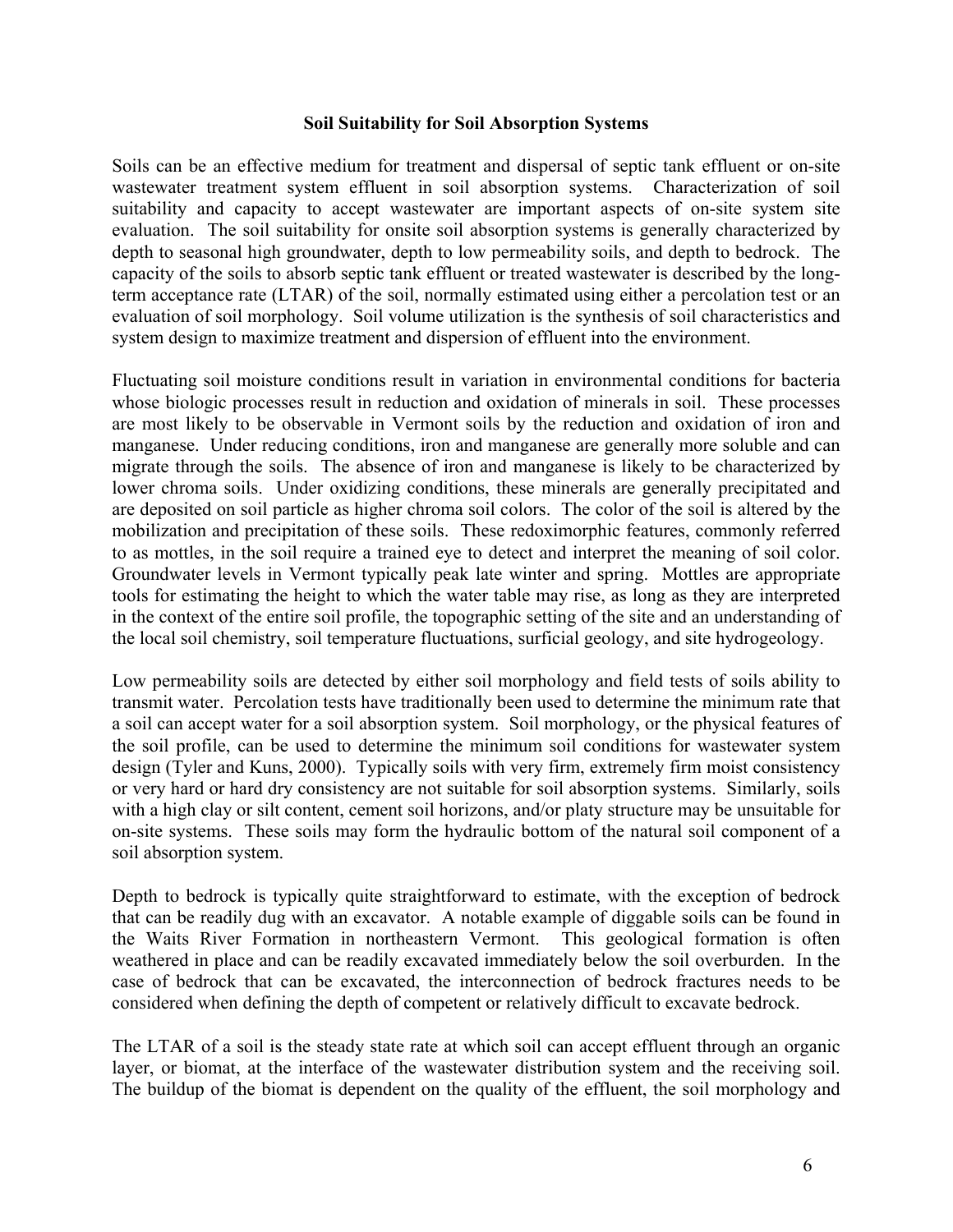the separation to restrictive horizons, such as the water table, low permeability layers, and in some cases, higher permeability soils or bedrock. Percolation tests have been used to estimate the LTAR, based on empirical tests conducted in the 1920s. Research in the past 40 years has repeatedly indicated that percolation tests results are quite variable, depending on who is conducting the tests, the soil profile, the soil moisture conditions at the time of the test and other factors. Soil morphology, specifically soil texture, soil structure and soil consistence, can be used to estimate the LTAR in a more consistent and repeatable fashion that is not subject to the variability of the percolation test. The Vermont Indirect Discharge Rules have a soil morphology method for sizing soil absorption systems. Similarly, the State of Maine has been using soil morphology for sizing septic systems since 1974 and the states of Washington, Oregon, Idaho and many others have abandoned the percolation test. Tyler and Kuhns (2000) illustrate a method for using soil morphology for sizing soil absorption systems for treated and untreated septic tank effluent. Training and certification of the field specialists to use soil morphology to estimate LTAR is imperative.

The effectiveness of soils to treat and transmit water is only as good as the effectiveness of the distribution system. Soil volume utilization has been coined by researchers (Seigrist et al, 2000) to quantify how well effluent is distributed to take advantage of contact with soil particles under the lowest soil matrix potential (soil-water pore pressure). Soil matrix potential is correlated with soil moisture content for different soil types (USEPA, 1978). For a given soil type, the lower the matrix potential, the lower the saturation of the soil and the more tortuous the flow path of the soil-water/effluent. The more tortuous flow path at a low hydraulic loading rate results in more time for die-off of microorganisms. Soil volume utilization can be controlled by both the configuration of the distribution system and the dosing of the effluent. Generally, more frequent dosing of smaller volumes of effluent evenly spread over the infiltrative surface will distribute effluent more effectively than larger widely spaced flow-based doses.

# References:

Seigrist, R.L.; Tyler, E.J.; Jenssen, P.D.; 2000; Design and Performance of Onsite Wastewater Soil Absorption Systems; in *National Research Needs Conference Draft Proceedings: Riskbased Decision Making for Onsite Wastewater Treatment.* May 19-20, 2000, St. Louis, Missouri.

Tyler, E.J. and Kuns, L.; 2000; Hydraulic Loading Rates for Onsite Wastewater Systems in Lake County Ohio; in Proceedings of National Onsite Wastewater Recycling Association Annual Conference, Grand Rapids, Michigan.

United States Environmental Protection Agency, 1978; *Management of Small Waste Flows*; Small Scale Waste Management Project, University of Wisconsin Madison.

# <span id="page-8-0"></span>**Minimum Depth to Groundwater Criteria for Siting Soil Absorption Systems**

*Background*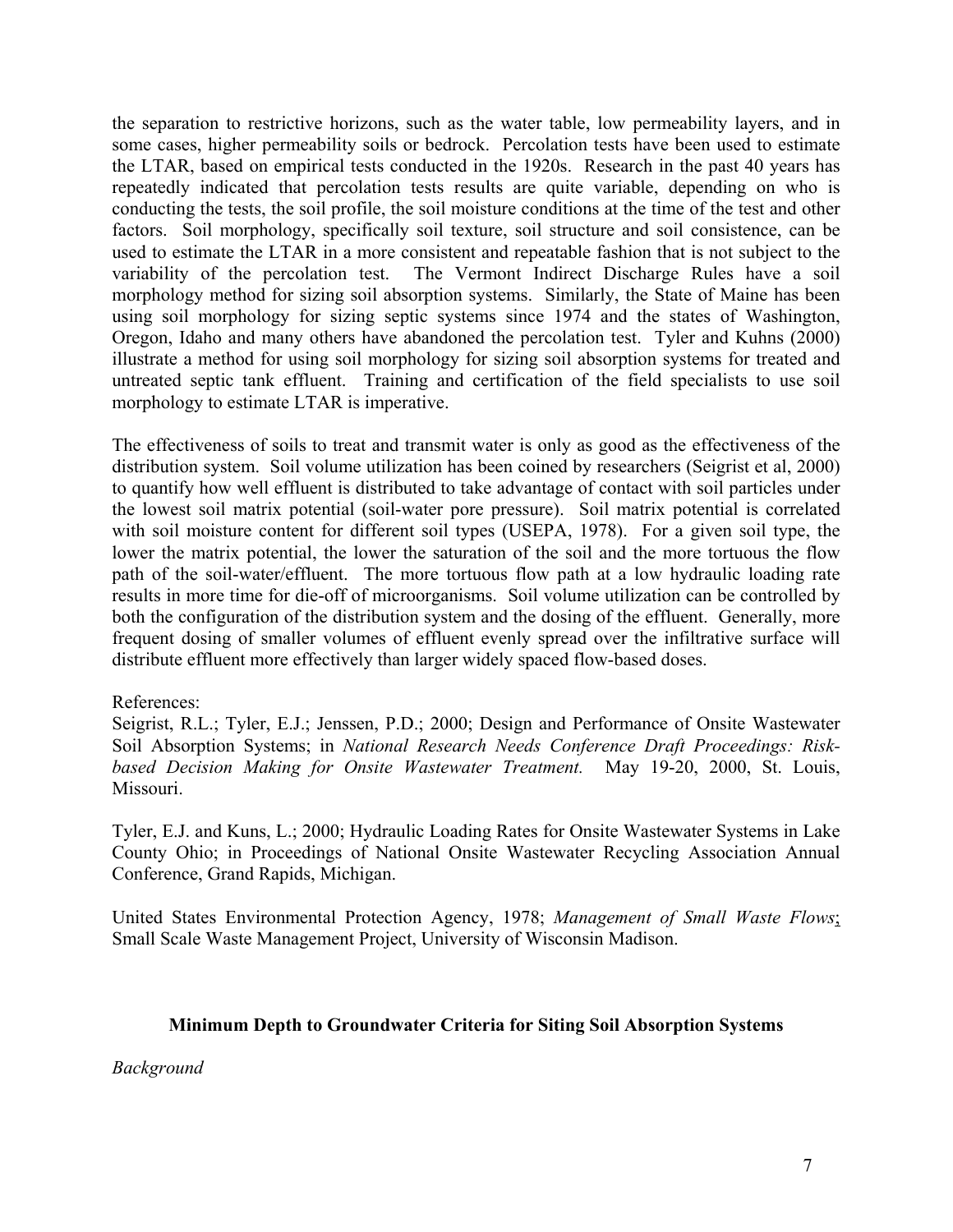The objective of this section is to establish recommendations for minimum siting criteria for soil absorption systems. This issue is approached from a hydrogeological perspective with consideration of the climate, soils and development patterns in Vermont. A key question is: "Is it possible to determine whether a site meets these criteria without a detailed hydrogeological investigation for less than 1,000 gallon per day (gpd) systems?" This question is addressed by developing linear loading rates: flow of wastewater (gpd) per unit distance of system length (feet).

Vermont's current minimum siting conditions are:

- 1. In-ground system: 42 inches to seasonal high water table with no geometric limitations on linear loading rate
- 2. At-grade system: 36 inches to seasonal high water table; limitation of 6-foot width and 1 gpsfd/linear foot (lf) provides geometric limitation on linear loading rate of 6 gpd/lf.
- 3. Mound system: 24 inches to seasonal high water table plus 12 inches at toe; 2:1 length to width ratio provides geometric limitation to minimize the linear loading rate
- 4. Sand filter systems: 18 inches to mounded seasonal high groundwater plus 12 inches at toe. Default linear loading rate: 4.5 gpd/lf

How will minimum conditions for determining the hydrogeologic suitability for on-site soil absorption systems be set? There is a need to predict the impact of artificial recharge on the water table, which produces a condition commonly called groundwater mounding. The rate of natural groundwater recharge in Vermont varies widely from site to site, season to season and year to year. When snowmelt and spring rain recharges the groundwater, the water table rises. When plants are taking up the rainfall in the summer, the water table drops. Therefore, the seasonal high groundwater levels in any one year typically occur in the spring. This is the groundwater level that should be used as a baseline for determining apparent hydrogeologic capacity of a site.

# *Previous Approaches*

The predecessor of the current Vermont Technical Advisory Committee considered this issue in 1997 and looked at hydrogeologic conditions for on-site systems, based on the experience of consulting hydrogeologists and the hydraulic conductivity (ability of soil to transmit water). The 1997 analysis resulted in the following recommendations for minimum siting conditions:

- 1. A minimum ground surface slope of 3%;
- 2. A minimum depth from ground surface to seasonal high ground water of 12 inches or the thickness of the topsoil (A) horizon plus 12 inches, whichever is greater; site must be drainable to 18 inches.
- 3. A minimum of 18 inches of soil with a percolation rate faster than 120 minutes per inch;
- 4. A maximum linear loading rate of 2 gpd/lf;
- 5. A minimum of 2 feet of naturally occurring soil over bedrock; and
- 6. The above siting conditions must occur under the entire system and extend at least 25 feet down hill of the system.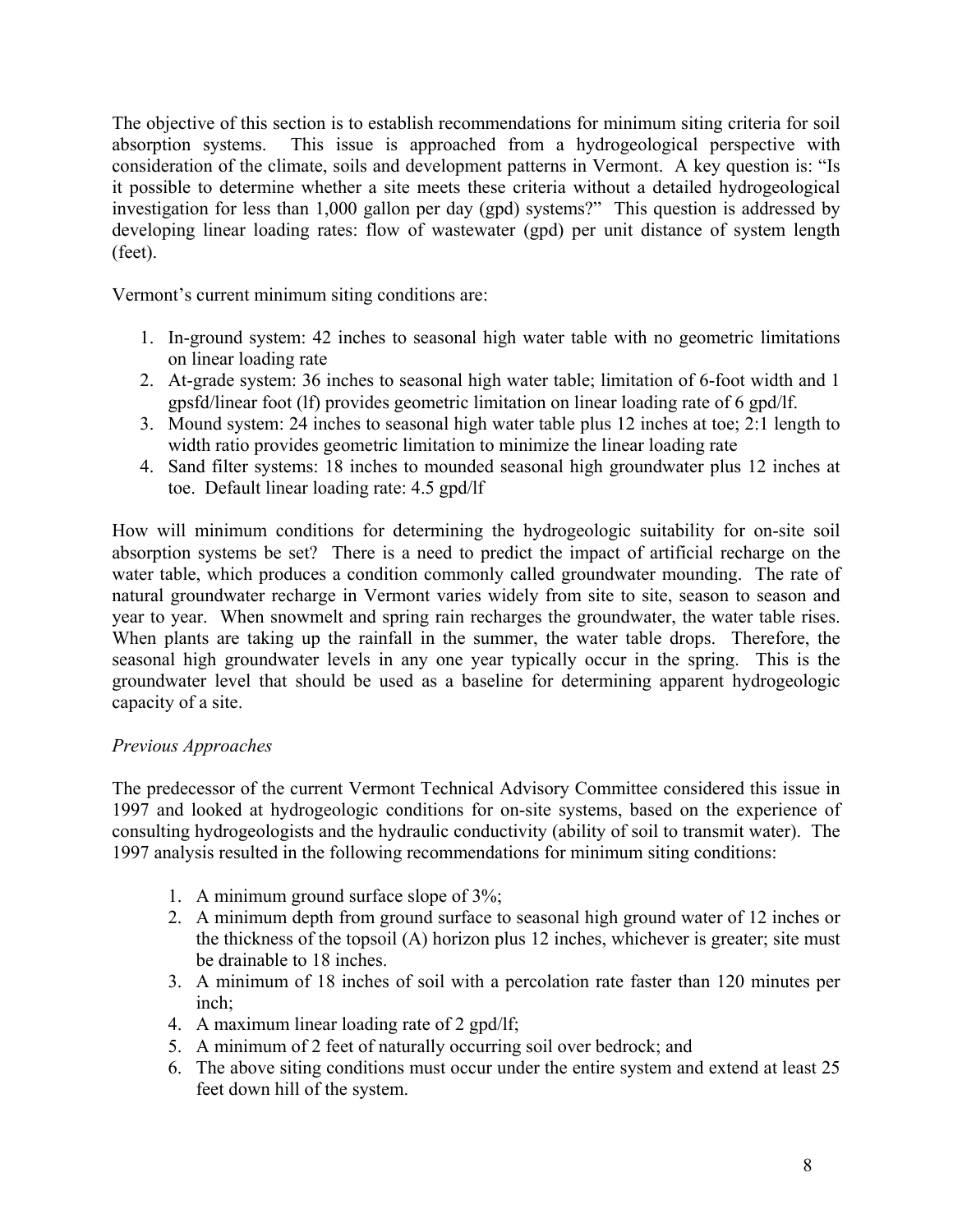Using this as a reference point, three other approaches that are either proposed or in regulation in Connecticut, Nova Scotia and Lake County, Ohio were evaluated by members of the Vermont Technical Advisory Committee in 2001:

- The Connecticut approach sets the length of a system along topographic contours and incorporates three variables:
	- Hydraulic factor (based on water table gradient and depth to restrictive layer)
	- Flow Factor (based on design flow)
	- Percolation Factor (based on perc rate)
- The range of resulting lengths of soil absorption systems, serving a three-bedroom home for the shallowest depth to restrictive layer allowed are 26 feet (15% gradient and less than 5 minutes per inch perc rate) to 360 feet (1% gradient and 60 minutes per inch perc rate). These standards assume no surfacing of effluent.
- Nova Scotia utilizes a nomograph that incorporates gradient, hydraulic conductivity (estimated by soil texture or measured) and design flow. The resulting systems are on the order of tens of feet to 500 foot-long systems. These standards assume surfacing may occur.
- The proposed method for Lake County, Ohio is based on a detailed evaluation of soils and measurement of hydraulic gradient. The numbers result in system lengths ranging from 40 to 200 feet long for a typical three-bedroom house. The method accepts the possibility that seasonal surfacing may occur.

A starting assumption proposes to decrease the minimum requirement to six inches of separation between ground surface and the mounded water table. This is a "bare bones" minimum. In finer-textured soils, the toe of soil absorption systems will be at or near saturation during seasonal high water table conditions due to capillary nature of the small pore spaces in silty and clayey soils with this thickness of freeboard.

What methods are used to determine the minimum siting conditions?

# **1. Is there a simple and defendable way to predict groundwater mounding?** *Darcy's Law*

Darcy's Law is briefly described below.

Darcy's law:  $Q/7.48 = KIA$ 

 $Q =$  design flow (gpd)

 $K =$  hydraulic conductivity (feet/day)

 $I = hydraulic gradient (dimensionless)$ 

 $A =$  transmitting soil cross-sectional area (depth (minus the freeboard) to water table (D) times the length of soil absorption system (L)) (square feet)

To apply Darcy's law to determine a linear loading rate this equation is converted to the following equation: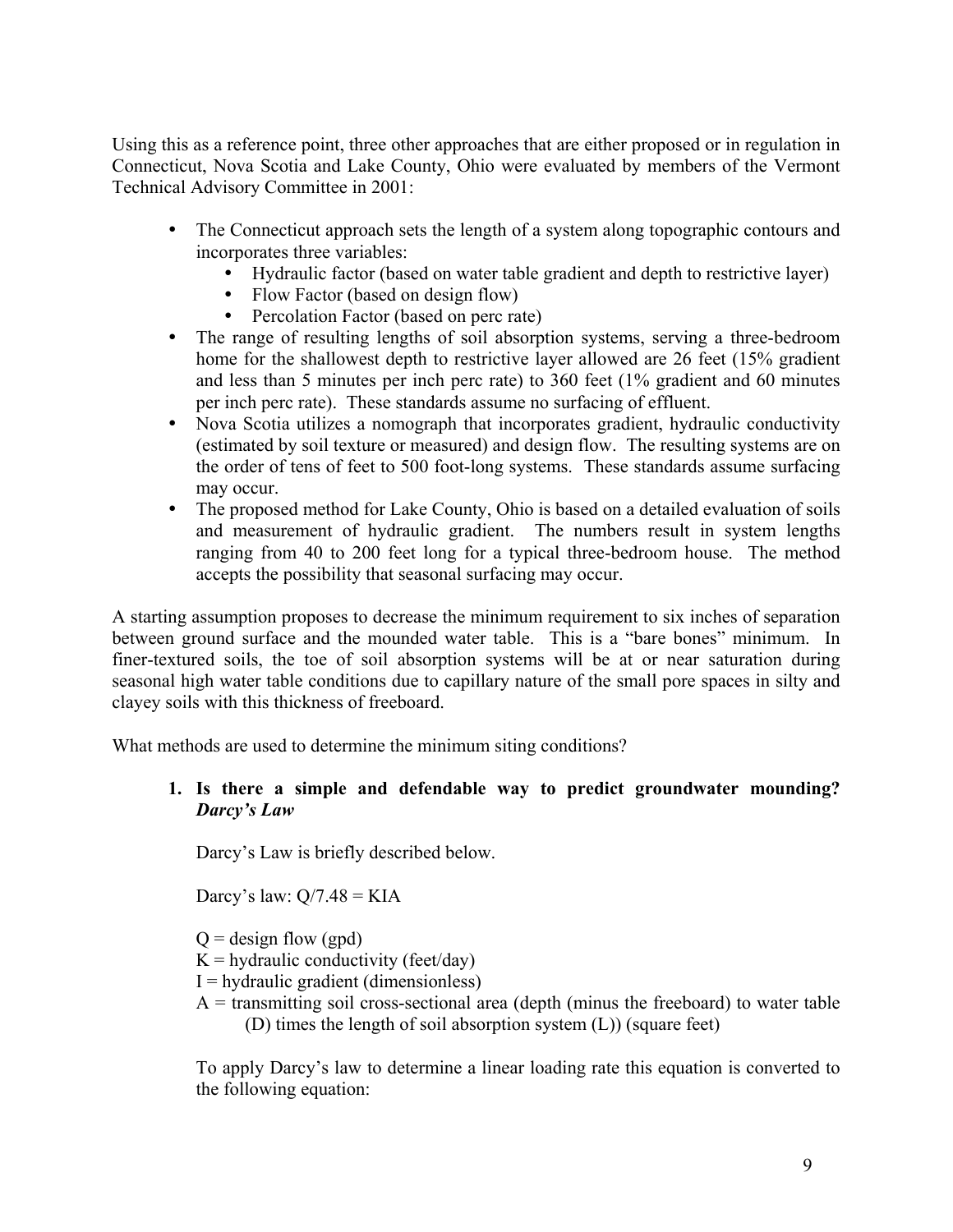Solving for A:  $A = Q/7.48KL$ 

Solving for system length:  $DL = Q/7.48KI$  can be converted to  $L = Q/7.48KID$ 

Hydraulic conductivity is the variable in Darcy's law with the greatest variability. It is normally measured in the field or laboratory using standard hydrogeologic methods. There has been a great deal of hydrogeologic data collected by consulting hydrogeologists in Vermont over the last 20 years (Vermont Sewage Advisory Committee, 1997). Table 1 was developed and uses Tyler and Kuns' soil description methods, which require description of soil texture, structure and consistence and experience with typical approximate hydraulic conductivity found in Vermont soils.

|                                          |          |                             |                                                                             |        |             | <b>Hydraulic Loading Rate (gpd/square foot)</b> |             |                                                                   |       |                 |                 |
|------------------------------------------|----------|-----------------------------|-----------------------------------------------------------------------------|--------|-------------|-------------------------------------------------|-------------|-------------------------------------------------------------------|-------|-----------------|-----------------|
|                                          |          |                             |                                                                             |        |             |                                                 |             | (Sorted by hydraulic gradient and % ground surface slope range as |       |                 |                 |
|                                          |          |                             |                                                                             | noted) |             |                                                 |             |                                                                   |       |                 |                 |
| Soil Texture <sup>1</sup>                |          | Soil Structure <sup>2</sup> | $K^3$                                                                       | 0.01   | 0.03        | 0.05                                            | 0.07        | 0.09                                                              | 0.125 | 0.175           | 0.25            |
|                                          | Shape    | Grade                       | (ft/day) $ 0-2\%$                                                           |        | $2.1 - 4\%$ | $4.1 - 6\%$                                     | $6.1 - 8\%$ | $8.1 - 10\%$ 10.1-                                                | 15%   | $15.1 -$<br>20% | $20.1 -$<br>30% |
| Coarse Sand, Sand,                       |          | 0SG                         | 100                                                                         | 7.5    | 22.4        | 37.4                                            | 52.4        | 67.3                                                              | 93.5  | 130.9           | 187.0           |
| Loamy Coarse Sand, Loamy Sand            |          |                             |                                                                             |        |             |                                                 |             |                                                                   |       |                 |                 |
| Fine Sand, Very Fine<br>Sand,            |          | 0SG                         | 50                                                                          | 3.7    | 11.2        | 18.7                                            | 26.2        | 33.7                                                              | 46.8  | 65.5            | 93.5            |
| Loamy Fine Sand, Loamy Very Fine Sand    |          |                             |                                                                             |        |             |                                                 |             |                                                                   |       |                 |                 |
| Coarse Sandy Loam, Loamy Sand            |          |                             |                                                                             |        |             |                                                 |             |                                                                   |       |                 |                 |
|                                          |          | 0 <sub>M</sub>              | 50                                                                          | 3.7    | 11.2        | 18.7                                            | 26.2        | 33.7                                                              | 46.8  | 65.5            | 93.5            |
|                                          | PL       |                             | 25                                                                          | 1.9    | 5.6         | 9.4                                             | 13.1        | 16.8                                                              | 23.4  | 32.7            | 46.8            |
|                                          | PL       | 2,3                         | 25                                                                          | 1.9    | 5.6         | 9.4                                             | 13.1        | 16.8                                                              | 23.4  | 32.7            | 46.8            |
|                                          | PR/BK/GR |                             | 40                                                                          | 3.0    | 9.0         | 15.0                                            | 20.9        | 26.9                                                              | 37.4  | 52.4            | 74.8            |
|                                          | PR/BK/GR | 2,3                         | 50                                                                          | 3.7    | 11.2        | 18.7                                            | 26.2        | 33.7                                                              | 46.8  | 65.5            | 93.5            |
| Fine Sandy Loam, Very<br>Fine Sandy Loam |          | 0M                          | 10                                                                          | 0.7    | 2.2         | 3.7                                             | 5.2         | 6.7                                                               | 9.4   | 13.1            | 18.7            |
|                                          | PL       | 1,2,3                       | 10                                                                          | 0.7    | 2.2         | 3.7                                             | 5.2         | 6.7                                                               | 9.4   | 13.1            | 18.7            |
|                                          | PR/BK/GR |                             | 20                                                                          | 1.5    | 4.5         | 7.5                                             | 10.5        | 13.5                                                              | 18.7  | 26.2            | 37.4            |
|                                          | PR/BK/GR | 2,3                         | 30                                                                          | 2.2    | 6.7         | 11.2                                            | 15.7        | 20.2                                                              | 28.1  | 39.3            | 56.1            |
|                                          |          |                             |                                                                             |        |             | <b>Hydraulic Loading Rate (gpd/square foot)</b> |             |                                                                   |       |                 |                 |
|                                          |          |                             | (Sorted by hydraulic gradient and % ground surface slope range as<br>noted) |        |             |                                                 |             |                                                                   |       |                 |                 |
| Soil Texture <sup>1</sup>                |          | Soil Structure <sup>2</sup> | $K^3$                                                                       | 0.01   | 0.03        | 0.05                                            | 0.07        | 0.09                                                              | 0.125 | 0.175           | 0.25            |
|                                          | Shape    | Grade                       | (ft/day) $ 0-2\%$                                                           |        | $2.1 - 4\%$ | $4.1 - 6\%$                                     | $6.1 - 8\%$ | $8.1 - 10\%$ 10.1-                                                | 15%   | $15.1 -$<br>20% | $20.1 -$<br>30% |
| Loam                                     |          | 0 <sub>M</sub>              | 10                                                                          | 0.7    | 2.2         | 3.7                                             | 5.2         | 6.7                                                               | 9.4   | 13.1            | 18.7            |
|                                          | PL       | 1,2,3                       | 10                                                                          | 0.7    | 2.2         | 3.7                                             | 5.2         | 6.7                                                               | 9.4   | 13.1            | 18.7            |
|                                          | PR/BK/GR |                             | 15                                                                          | 1.1    | 3.4         | 5.6                                             | 7.9         | 10.1                                                              | 14.0  | 19.6            | 28.1            |
|                                          | PR/BK/GR | 2,3                         | 20                                                                          | 1.5    | 4.5         | 7.5                                             | 10.5        | 13.5                                                              | 18.7  | 26.2            | 37.4            |

**Table 1. Hydraulic Loading Method for Detailed Soil Descriptions in Vermont**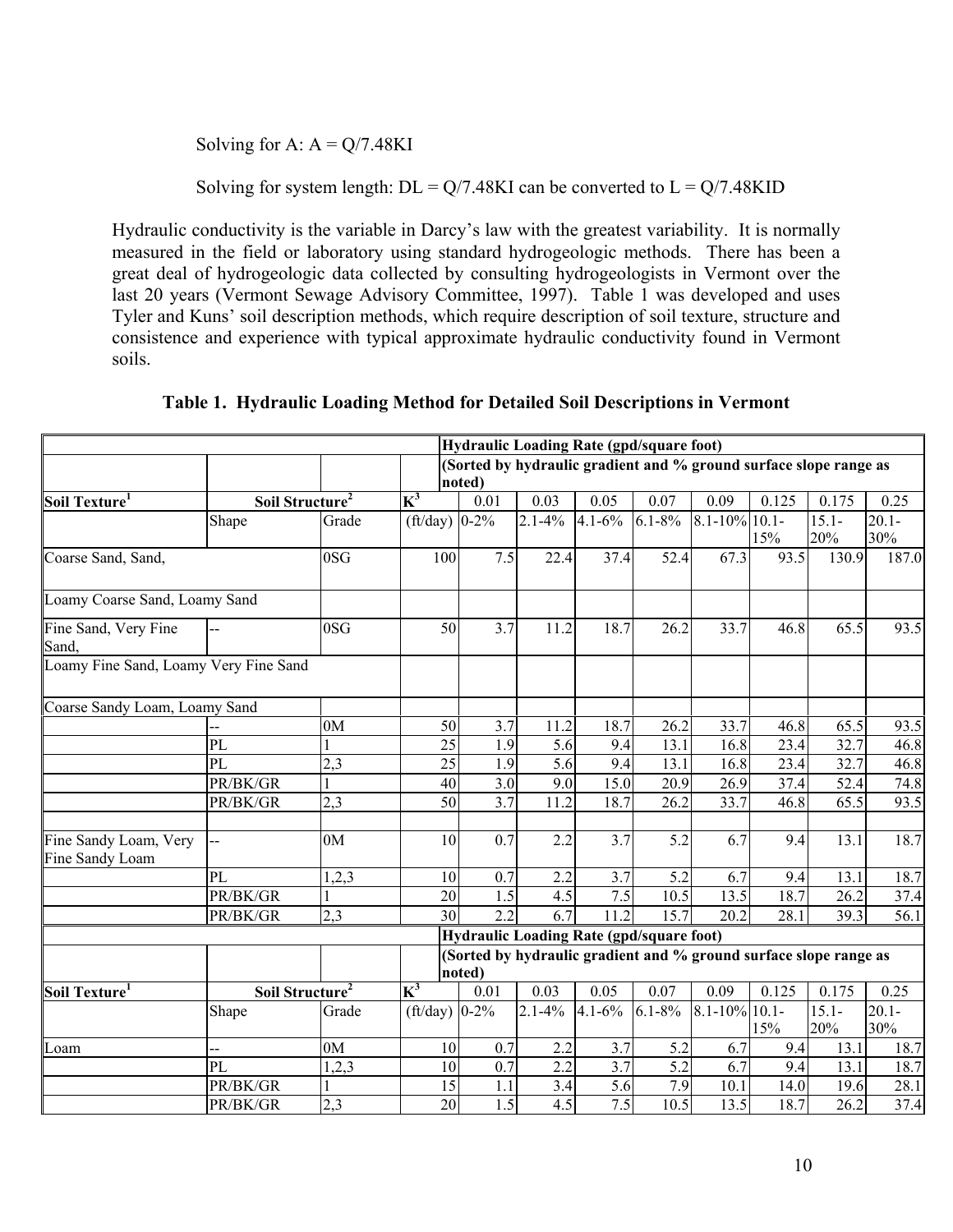| Silt Loam                                                                                          |          | 0M    | 10 | 0.7 | 2.2 | 3.7 | 5.2  | 6.7  | 9.4  | 13.1 | 18.7 |
|----------------------------------------------------------------------------------------------------|----------|-------|----|-----|-----|-----|------|------|------|------|------|
|                                                                                                    | PL       | 1,2,3 |    | 0.4 | 1.1 | 1.9 | 2.6  | 3.4  | 4.7  | 6.5  | 9.4  |
|                                                                                                    | PR/BK/GR |       | 10 | 0.7 | 2.2 | 3.7 | 5.2  | 6.7  | 9.4  | 13.1 | 18.7 |
|                                                                                                    | PR/BK/GR | 2,3   | 20 | 1.5 | 4.5 | 7.5 | 10.5 | 13.5 | 18.7 | 26.2 | 37.4 |
| Sandy Clay Loam, Clay<br>Loam, Silty Clay Loam                                                     |          | 0M    |    | 0.4 | 1.1 | 1.9 | 2.6  | 3.4  | 4.7  | 6.5  | 9.4  |
|                                                                                                    | PL       | 1,2,3 |    | 0.4 | 1.1 | 1.9 | 2.6  | 3.4  | 4.7  | 6.5  | 9.4  |
|                                                                                                    | PR/BK/GR |       | 8  | 0.6 | 1.8 | 3.0 | 4.2  | 5.4  | 7.5  | 10.5 | 15.0 |
|                                                                                                    | PR/BK/GR | 2,3   | 10 | 0.7 | 2.2 | 3.7 | 5.2  | 6.7  | 9.4  | 13.1 | 18.7 |
| Sandy Clay, Clay, Silty<br>Clay                                                                    |          | 0M    |    | 0.2 | 0.7 | 1.1 | 1.6  | 2.0  | 2.8  | 3.9  | 5.6  |
|                                                                                                    | PL       | 1,2,3 |    | 0.2 | 0.7 | 1.1 | 1.6  | 2.0  | 2.8  | 3.9  | 5.6  |
|                                                                                                    | PR/BK/GR |       |    | 0.4 | 1.1 | 1.9 | 2.6  | 3.4  | 4.7  | 6.5  | 9.4  |
|                                                                                                    | PR/BK/GR | 2,3   | 10 | 0.7 | 2.2 | 3.7 | 5.2  | 6.7  | 9.4  | 13.1 | 18.7 |
| Note: 1. Soil texture and structure columns are based on Tyler and Kuns (2000).                    |          |       |    |     |     |     |      |      |      |      |      |
| 2. Structure Abbreviations: Shapes: $PL =$ platy; $BK =$ blocky; $PR =$ prismatic; $GR =$ granular |          |       |    |     |     |     |      |      |      |      |      |
| Grade: $0$ = structureless; SG = single grain; M = massive; 1 = weak; 2 = moderate; 3 = strong     |          |       |    |     |     |     |      |      |      |      |      |
| 3. $K =$ hydraulic conductivity (estimated)                                                        |          |       |    |     |     |     |      |      |      |      |      |

# **2. Can we develop a method to determine the linear loading rate for combinations of gradient and hydraulic conductivity?** *Yes*

The recommended approach is to use the linear loading rate times the design flow of the project to calculate the length of the system perpendicular to the apparent groundwater flow direction if there is one foot of transmitting soil thickness available. If there is more or less thickness of transmitting soil thickness available then the linear loading rate should be multiplied by the proportion of the actual soil thickness (in feet) to one foot.

# **3. Which field techniques for soil evaluation/description are required to estimate hydraulic conductivity?** *Soil morphology: Texture, structure and consistence*

Table 2 was developed to simplify the soil morphology characterization using only texture to estimate hydraulic conductivity. The use of Table 2 should only be a temporary measure until soil absorption systems are routinely sized based on soil morphology including texture, structure and consistence.

# **Table 2. Proposed Vermont Hydraulic Loading Method for General Soil Descriptions**

| $P(111 \cup 1000)$ ), $2001$                           | Hydraulic Loading Rate (gpd/square foot)<br>(column headings denote gradient used in calculation and slope range) |       |      |       |       |                                                                 |       |
|--------------------------------------------------------|-------------------------------------------------------------------------------------------------------------------|-------|------|-------|-------|-----------------------------------------------------------------|-------|
| <b>Soil Texture</b>                                    | 0.01                                                                                                              | 0.03  | 0.05 | 0.07  | 0.09  | 0.125<br>$0-2\%$ 2.1-4% 4.1-6% 6.1-8% 8.1-10% 10.1-15% 15.1-20% | 0.175 |
| Coarse sand, Sand, Loamy Coarse Sand and Loamy<br>Sand | 7.5                                                                                                               | 22.4  | 37.4 | 52.4  | 67.3  | 93.5                                                            | 130.9 |
| Fine Sand, Very Fine Sand, Loamy Fine Sand,            | 3.74                                                                                                              | 11.22 | 187  | 26.18 | 33.66 | 46.8                                                            | 65.5  |

# *Draft October 9, 2001*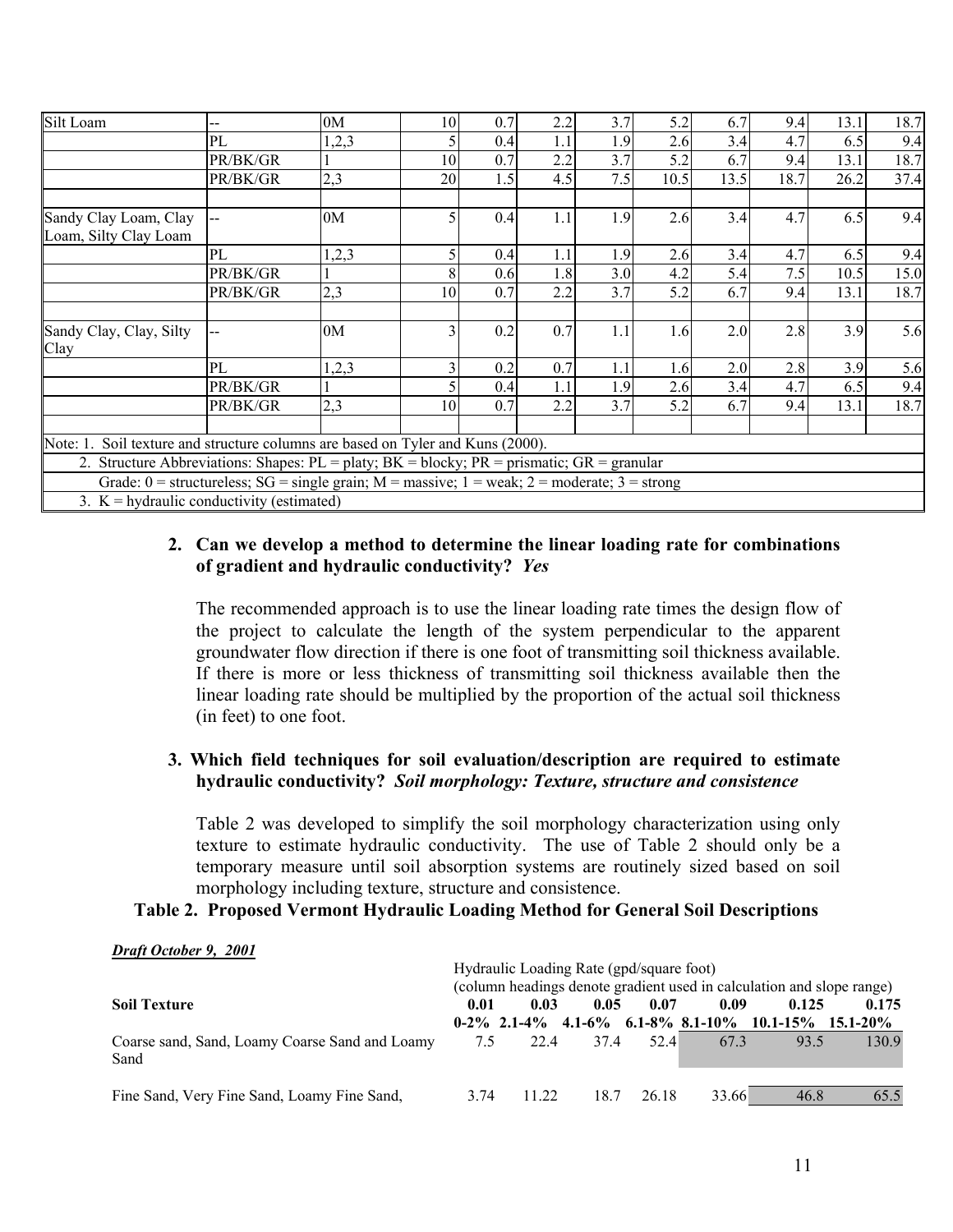| Loamy Very Fine Sand                        |       |       |      |             |        |      |       |
|---------------------------------------------|-------|-------|------|-------------|--------|------|-------|
| Coarse Sandy Loam and Loamy Sand            | 3.74  | 11.22 | 18.7 | 26.18       | 33.66  | 46.8 | 65.5  |
| Fine Sandy Loam<br>Very Fine Sandy Loam     | 1.496 | 4.488 |      | 7.48 10.472 | 13.464 | 18.7 | 26.18 |
| Loam                                        | 1.1   | 3.4   | 5.6  | 7.9         | 10.1   | 14.0 | 19.6  |
| Silt Loam                                   | 0.7   | 2.2   | 3.7  | 5.2         | 6.7    | 9.4  | 13.1  |
| Silty Clay Loam, Clay Loam, Sandy Clay Loam | 0.4   | 1.1   | 1.9  | 2.6         | 3.4    | 4.7  | 6.5   |
| Silty Clay, Clay, Sandy Clay                | 0.2   | 0.7   | 1.1  | 1.6         | 2.0    | 2.8  | 3.9   |

Notes: 1. These are selected rows from the detailed method denoted by "x" 2. Shaded areas are linear loading rates that are generally not recommended *DRAFT*

This approach will result in system lengths from 10 to 600 feet long for typical three-bedroom house design flow of 405 gpd.

The following recommendations are made regarding siting of disposal systems. For additional information regarding limitations based on specific treatment levels, see Table 2 on page 19.

- 1. Retain current siting conditions as defaults not requiring hydrogeologic analyses or investigations for systems with less than 1,000 gpd design flow.
- 2. Minimum vertical separation to seasonal high groundwater should be 12 inches (drainable to 18 inches), or the thickness of the A horizon plus four inches, whichever is greater.
- 3. Minimum freeboard for groundwater mounding analyses for systems less than 1,000 gpd should be six inches.
- 4. The recommended minimum length of the system should be calculated by the available thickness of unsaturated material, estimated hydraulic conductivity based on soil morphology; ground surface slope (or hydraulic gradient, if available); and the wastewater design flow for the project.
- 5. Actual measurements of hydraulic conductivity in the field can be used to provide more accurate analyses.

The Committee discussed these topics on numerous occasions and supports the advice of the hydrogeologic subcommittee. In addition, there was discussion about the elimination of the percolation test, after practitioners are comfortable with soils identification methods. Further, it was recognized that as safety factors are reduced, there is greater need for increased training, licensing, system management and regulatory oversight.

# *References*

1. Vermont Department of Environmental Conservation, Wastewater Management Division, 1997. Progress Report of the Technical Committee – Concepts for Changes to the Technical Standards Proposed for Inclusion in Phase II Rules.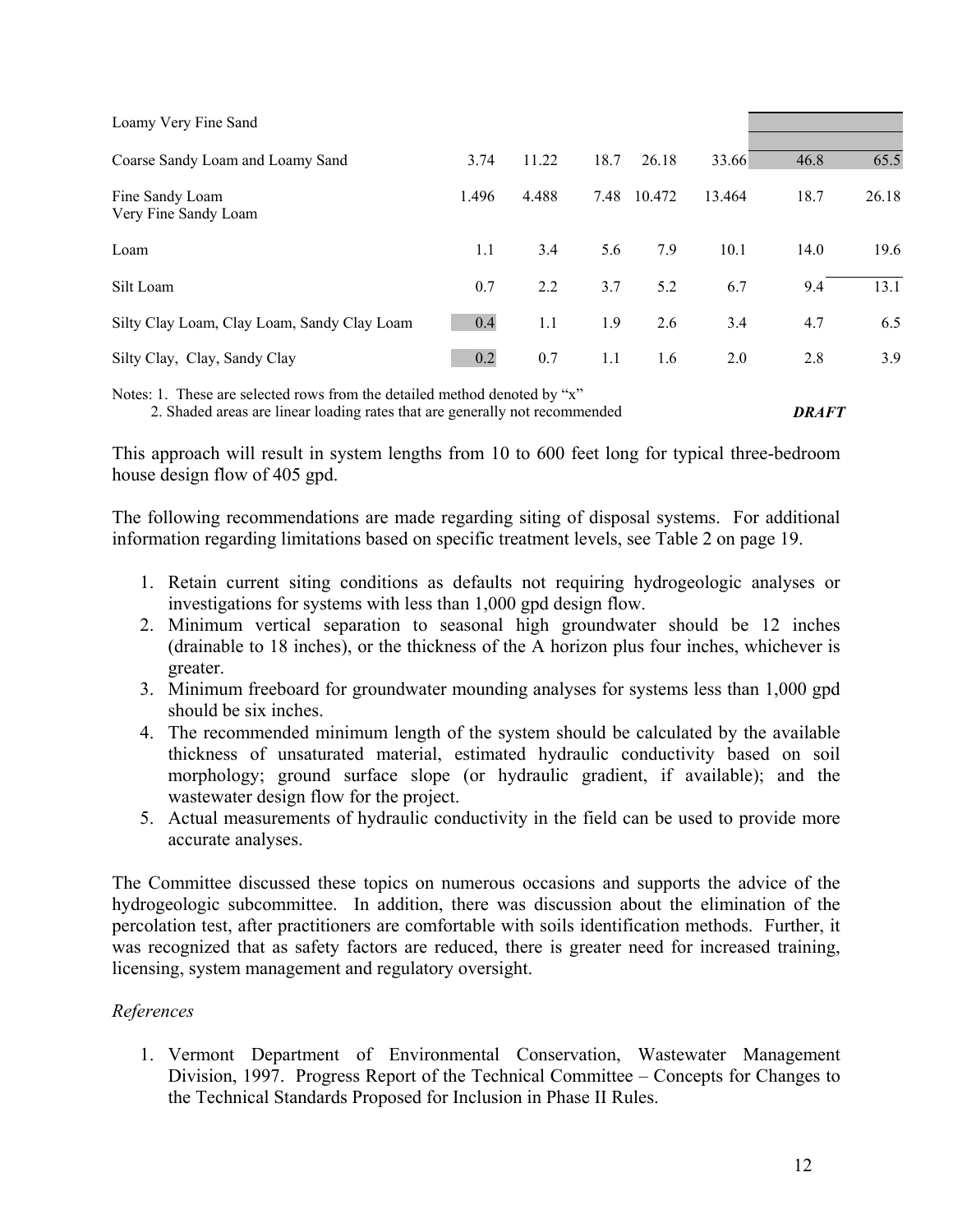- 2. Connecticut Department of Health, 2000, Public Health Code, Regulations and Technical Standards for Subsurface Sewage Disposal Systems.
- 3. Waller, D. 1986, Nova Scotia On-site System Siting Criteria.
- 4. Tyler and Kuns, 2000, Designing with Soil: Development and Use of a Wastewater Hydraulic Linear and Infiltration Loading Rate Table, National Onsite Wastewater Recycling Association Conference Proceedings, Grand Rapids, Michigan.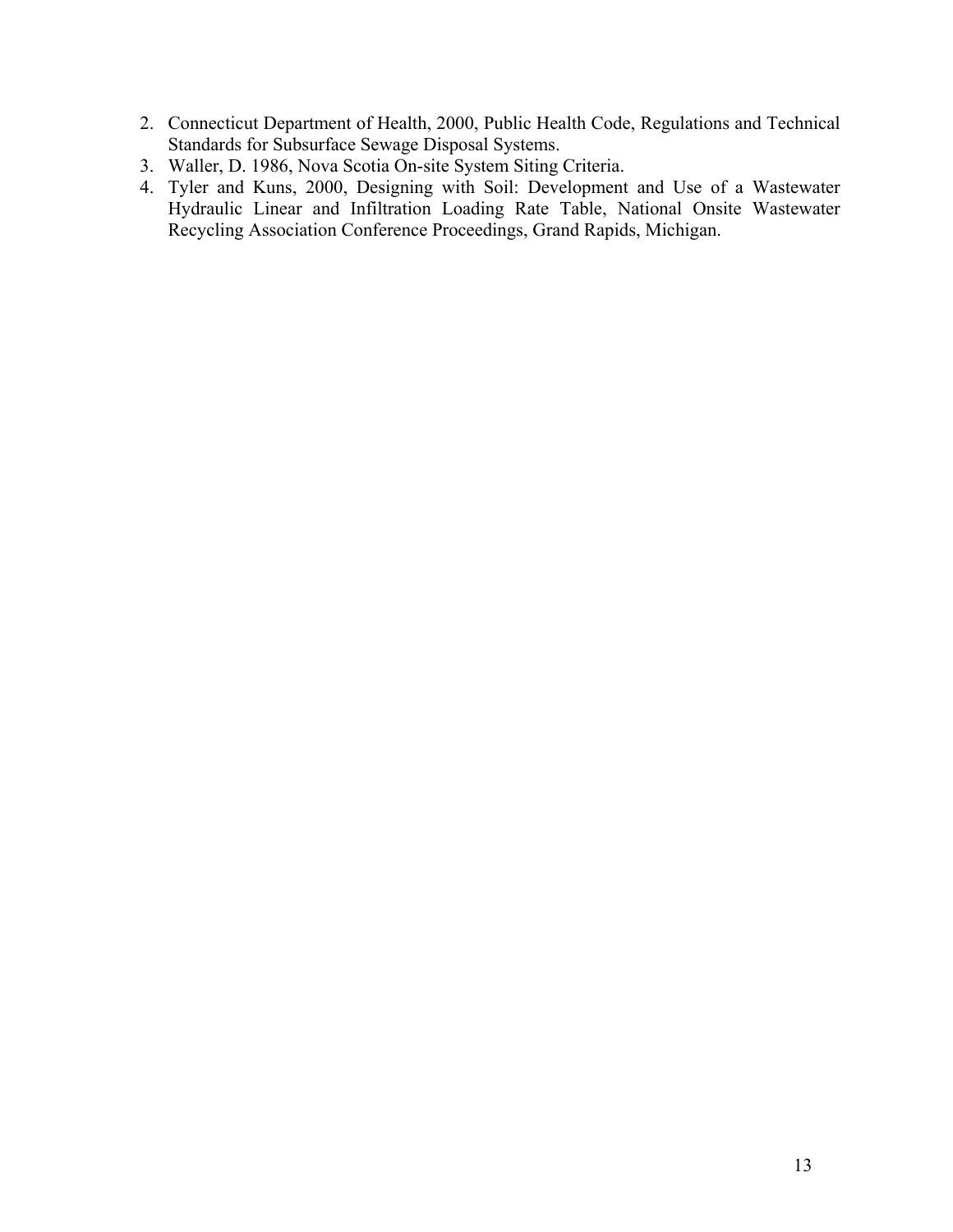# <span id="page-15-0"></span>**Design Flows**

# *Background*

Current Vermont Environmental Protection Rules (Appendix 1-7A) provide for the required wastewater flows from all types of establishments normally expected in project designs. Generally, the unit flow requirements are based on a flow stated in "Gallons/Person/Day", and are in conformance with similar published standards of other states and regions.

There has been a provision for a design "credit" of a 10% reduction from the stated flows for projects using fixtures of a "low flow" design, especially toilets, showerheads and faucets. The current rules also allow a 20% reduction in flow values for any project connected to a municipal system, recognizing that a) average actual flows are usually less than those stated in the table, and b) the municipal system can accommodate occasional peaks better than an individual on-site system.

The Committee supports most of the flow values for commercial and non-residential uses, as in the present rules. There is concern, however, that the flow requirements for residential uses are exceedingly conservative, especially for "community" systems serving multiple units. The current residential standard is 150 gpd per bedroom, assuming double occupancy at 75 gpd per person. The only credit, when using an on-site system, is the 10% credit for low flow fixtures.

The Committee also agrees that the average Vermont residence includes about 2.5 to 2.7 persons, depending on location, and not the six persons normally designed for in a three-bedroom dwelling. It is recognized that some dwellings have a high occupancy, but as a group or community grows, the design value can be reduced; it is our goal to develop a flow basis that more accurately reflects reality.

# *Safety Factors and Published Information*

The design flow values contained in rules of other New England states are consistent with Vermont Rules. However, Maine uses a value of 90 gpd per bedroom, acknowledging that the average bedroom does not have two occupants.

A recent EPA Draft "Onsite Wastewater Treatment Systems Design Manual" also confirms that a closer estimate of actual population served is appropriate. The Manual also references studies which show that average daily residential wastewater flow is 68.6 gpd per person, also indicating that rural dwellings on private wells use less than that. Data collected during engineering evaluations for Vermont communities supports this information. In that same EPA Draft, there is reference to a 1999 study by Mayer et al. that shows that out of a sample of 1,188 residences, the range of daily flow is 57.1 to 83.5 gpd. The EPA Draft also indicates that when more than 10 units are served, the effects of averaging can be more predictable.

There is also a trend in Vermont that many residences are more than three bedrooms, even though family size is not increasing, resulting in oversized wastewater treatment/disposal systems.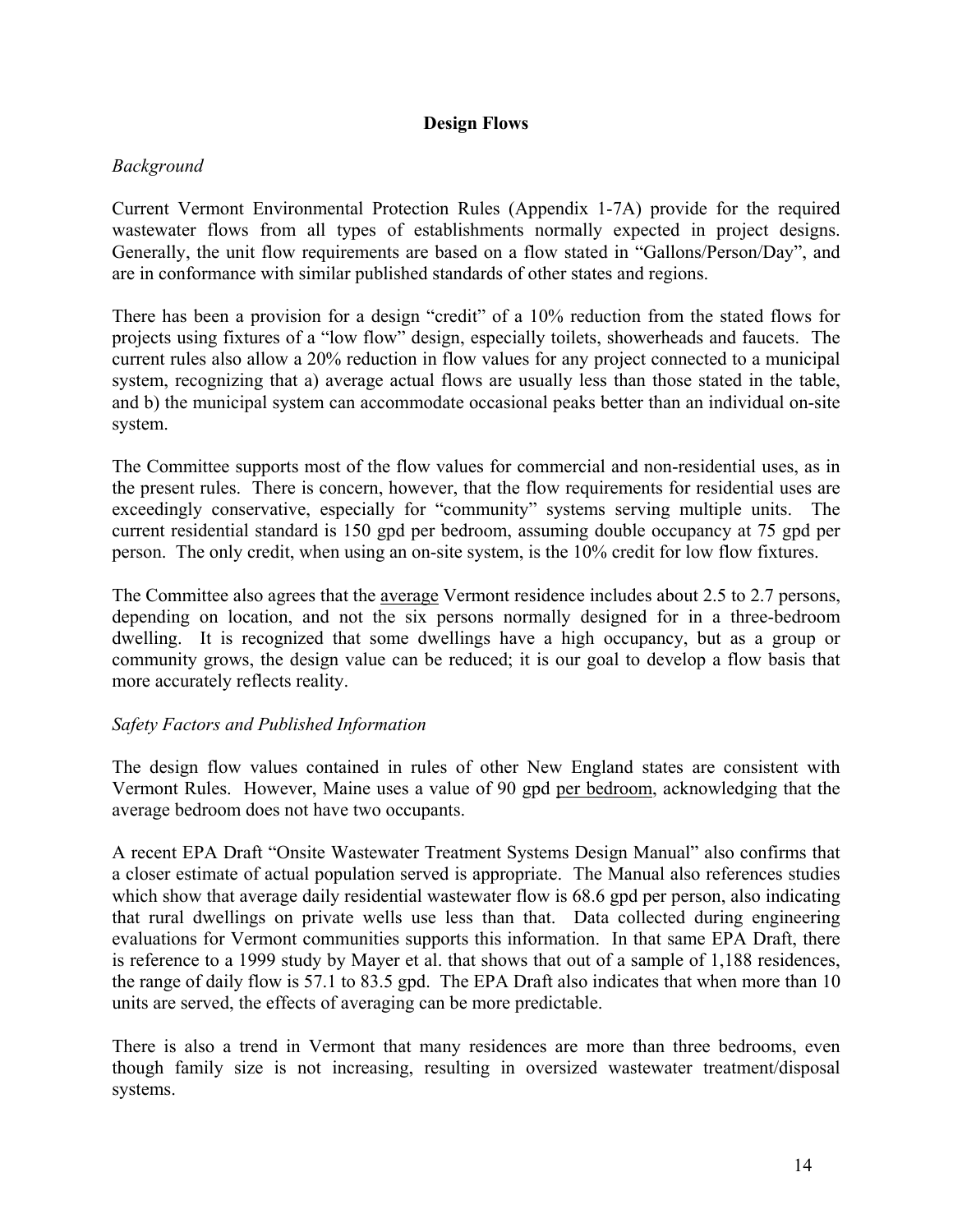Elimination of the "low-flow" credit is recommended; all modern fixtures manufactured for sale in the United States meet this standard, and the public has acclimated to water conservation over the past 20 years.

# *Proposed Residential Design Flows*

Following are proposed standards for computing residential design flows, as contained in the current Draft of Proposed Rules (Oct. 16,2001):

- Design flows shall be based on 70 gallons/person/day;
- The first three bedrooms of a residence assume two persons each, then one person per bedroom over three, except for rental or high occupancy properties;
- Minimum flows for subdivided lots shall assume three bedrooms;
- For projects with a wastewater system serving more than four units, a graduated design flow reduction will be allowed, continuing to reduce up to 20 units;
- Wastewater systems serving over 20 units will be based on a minimum flow of 245 gallons/day/unit (compared to 405 gallons/day/unit at present);
- Single family units connected to a municipal system may use a design flow of 210 gallons/day/unit; and
- There will not be any "low flow credit" for water-saving plumbing for these residential uses.

# *Proposed Commercial and Institutional Flows*

There are suggested revisions to the current design values in the EPA Rules, which could apply in Vermont. Considering the other changes in siting criteria, and performance standards, the Committee recommends avoiding other reductions and modifications in the unit loadings for non-residential uses at this time. Future Rule changes should consider additional changes, based on practitioner and regulatory experience.

# *Other Considerations*

The municipal connection adjustment to 80% of the computed flow value for non-residential uses should be retained. The reductions shown above, even with the adjustment, will still likely be conservative for effects on a municipal system.

Provision for the infiltration allowance, as in the current rules, must still be added to compute the total flow from the project.

A provision for "metered flow" design for community systems, generally above 2,500 gpd, is recommended. Conditions for a metered flow design would include a provision that meter records are kept, with a minimum of daily readings, and the project owner retains a qualified manager to monitor the system. A reasonable basis must be established for computing the "maximum daily flow", out of the records, plus an allowance for reserve capacity, to account for possible future changes in property uses.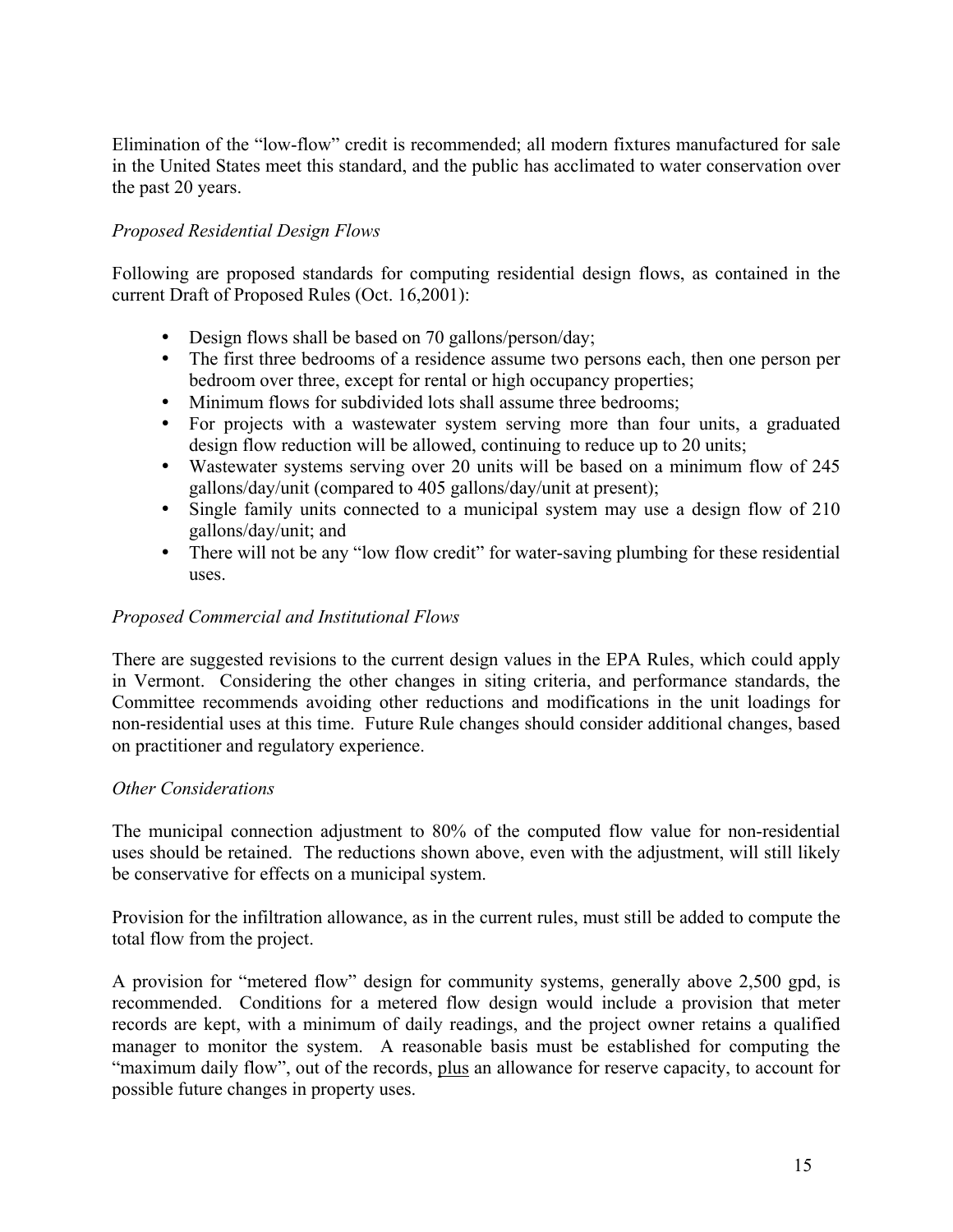The Committee reviewed these concepts at several meetings, and developed general consensus with ANR as to the approach on flow reduction for multiple units served. Related topics included limiting the maximum loading rates to disposal fields to 1.0 gallons/day/square foot, use of flow equalization for certain projects having high peak loadings, and establishing good operating and management practices, all as an offset to reduced design flows. Consideration should also be given to the potential for high strength waste, which may result in a reduced allowable application rate in the disposal system.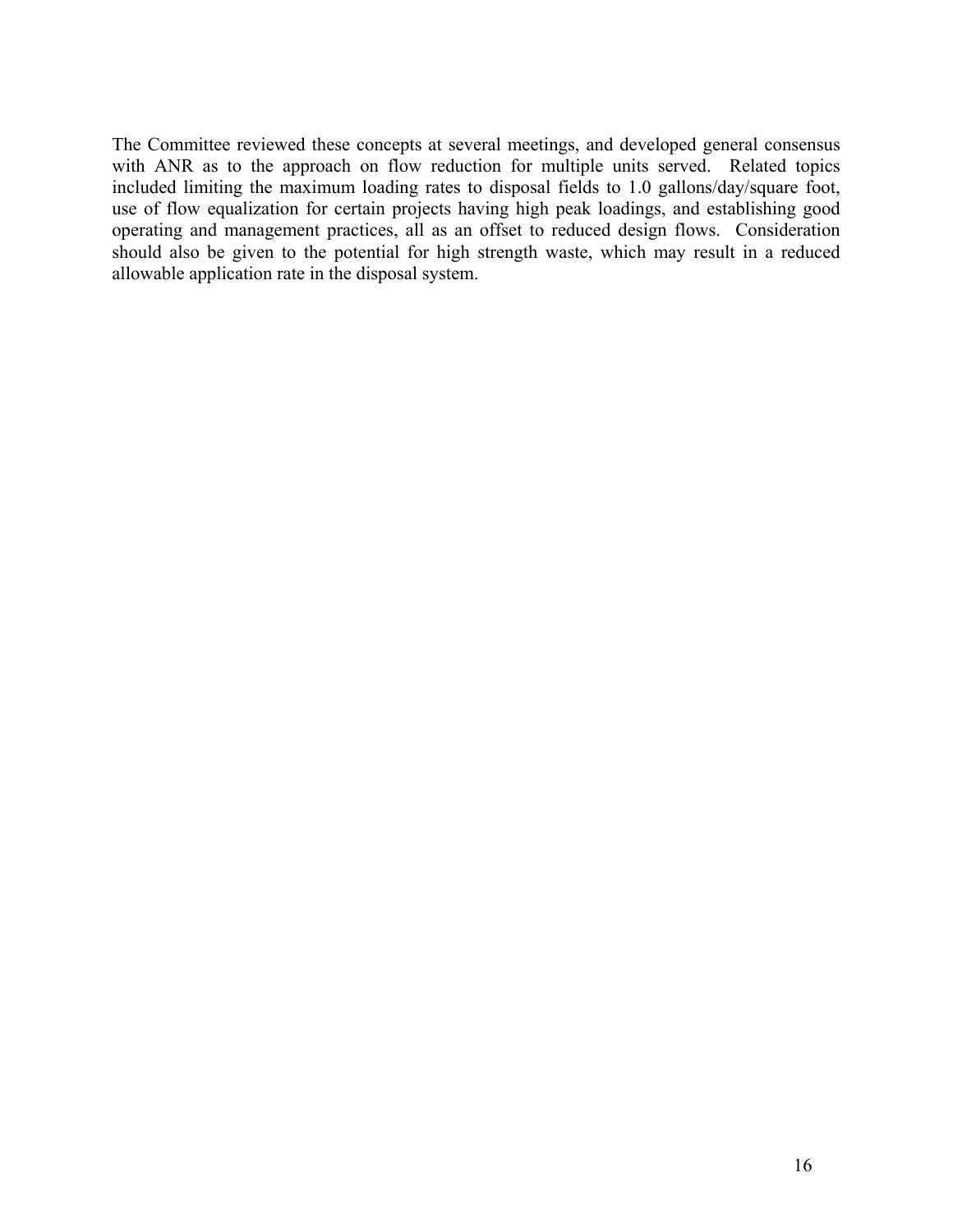### <span id="page-18-0"></span>**Pretreatment**

Pretreatment is an important component of on-site wastewater treatment and disposal. For onsite systems pretreatment occurs in a septic tank where differential settling and other processes result in a reduction in wastewater strength for effluent passing through the tank. In properly sized septic tanks significant reductions in biochemical oxygen demand (BOD), total suspended solids (TSS) and oil and grease (O&G) can be expected.

The use of effluent filters can improve the effectiveness of the septic tank as well as protect the discharge of untreated solids from the septic tank. The table below provides typical data on the expected effluent wastewater characteristics from a residential septic tank with and without an effluent filter.

|                  | Concentration, mg/l                |                         |         |                      |         |  |  |  |
|------------------|------------------------------------|-------------------------|---------|----------------------|---------|--|--|--|
|                  |                                    | Without effluent filter |         | With effluent filter |         |  |  |  |
| Constituent      | mixed<br>Typical<br>influent value | Range                   | Typical | Range                | Typical |  |  |  |
| BOD <sub>5</sub> | 450                                | 150-250                 | 180     | 100-140              | 130     |  |  |  |
| <b>TSS</b>       | 503                                | 40-140                  | 80      | 20-55                | 30      |  |  |  |
| O&G              | 164                                | $20 - 50$               | 25      | $10-20$              | 15      |  |  |  |

Adapted from Crites & Tchobanoglous (1998)

Typically septic tanks are made from concrete, fiberglass or polyethylene. A septic tank must be *watertight* and *structurally sound* to function properly. Failure of a septic tank can result in increased risk to the environment and public health; additionally it can cause premature failure of downstream treatment and disposal components.

Vermont's current minimum septic tank size is 1,000 gallons. For a flow of 6,500 gpd a tank of at least 6,000 gallons would be required. It is recommended that the minimum tank size for any project be 1,500 gallons and that the tank volume be at least two times the daily design flow of the project. This improves the effectiveness of the treatment process and the required pump out frequency of the septic tank. For a household with six persons the typical pump out frequency is increased from two to six years when the tank size is enlarged from 1,000 to 1,500 gallons (Bounds, 1994).

For operation and maintenance of septic tanks it is recommended that tanks be inspected at least every three years and pumped as necessary.

The Committee had the following recommendations with respect to pretreatment:

- All septic tanks should be watertight and structurally sound. Watertight testing should be preformed to insure watertightness.
- All septic tanks should have watertight access at grade to facilitate the inspection and maintenance.
- All septic tanks should be equipped with an effluent filter.
- Sizing of septic tanks:

− Minimum 1,500 gallons

- − At least twice the daily design volume
- − When used with an in-tank pumping system the minimum liquid volume should be twice the daily design flow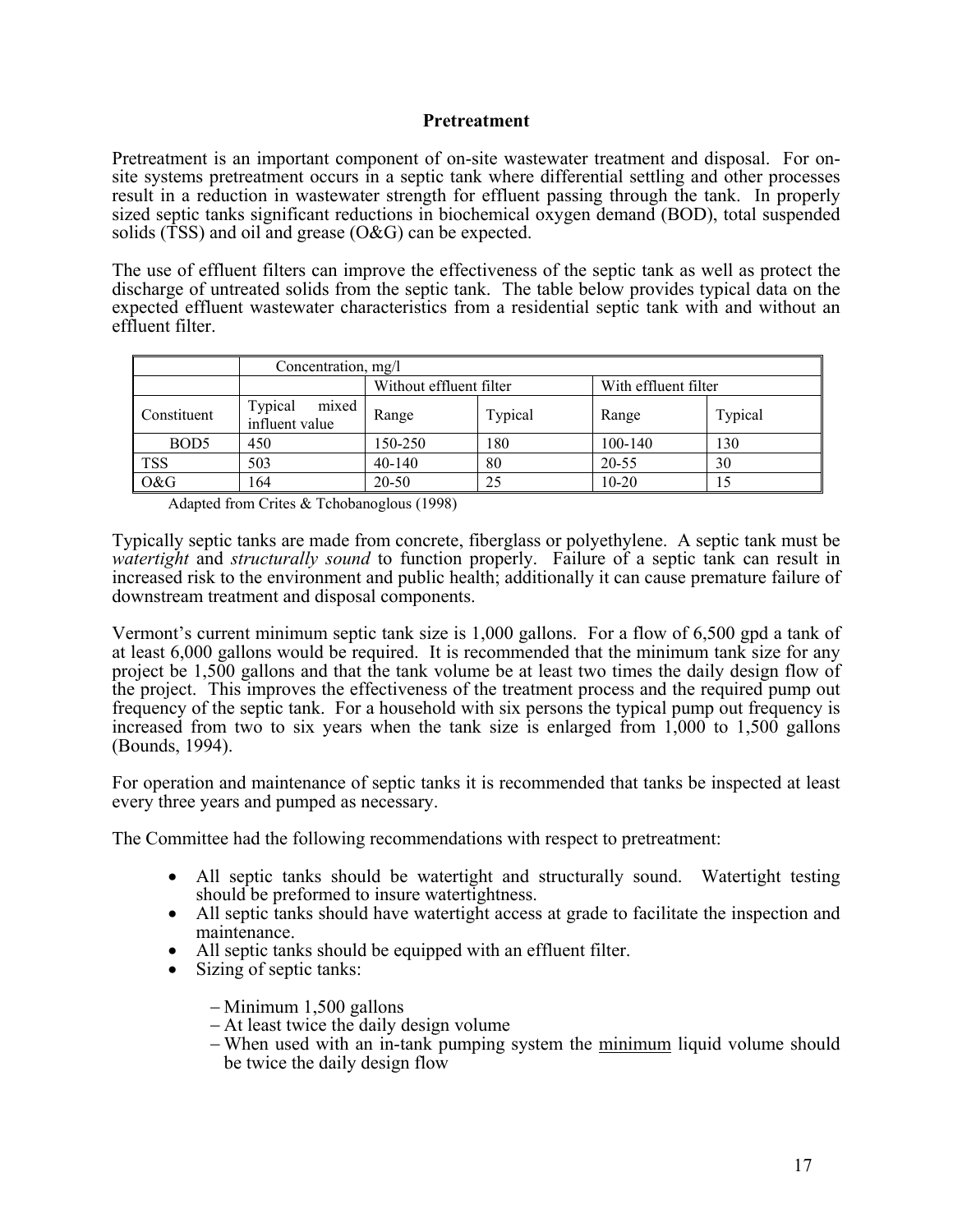- Facilities with "commercial" kitchens should have a properly sized external grease interceptor for kitchen waste plumbing prior to the septic tank. It is recognized that this may conflict with the Vermont Plumbing Rules; however, this requirement is
- Use of garbage grinders is discouraged, especially for wastewater treated by a septic<br>• Use of garbage grinders is discouraged, especially for wastewater treated by a septic tank, due to increased (and unnecessary) organic and solids loading.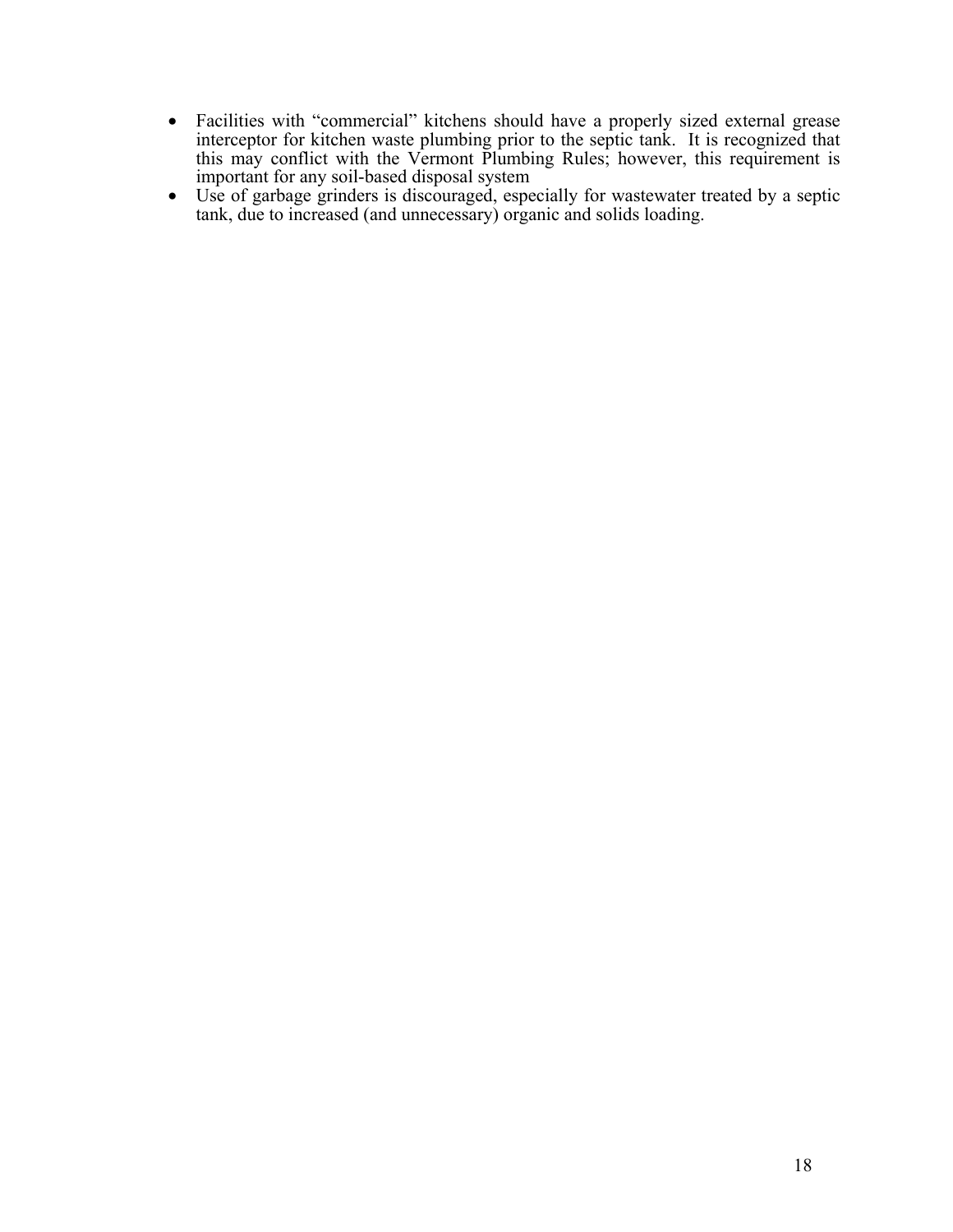### <span id="page-20-0"></span>**Treatment Level**

The use of performance standards is an approach that allows for the management of risk to public health and the environment associated with on-site wastewater treatment and reuse. It is reuse because all of the wastewater we introduce into the environment returns to the hydrologic cycle, which includes all surface, ground and atmospheric waters of the planet. Performance standards can be set to provide protection based on the receiving environment.

Using treatment levels, corollary values for soil loading, isolation distances, and inspection and monitoring frequency can be developed. The following tables are examples of treatment levels and associated requirements. They also define potential treatment levels and some recommended standards to use when dealing with the specific treatment level.

|                 | <b>Treatment Level</b>                                     | <b>BOD5</b> | <b>TSS</b> | <b>Nutrient</b><br>Reduction | <b>Disinfection</b> |
|-----------------|------------------------------------------------------------|-------------|------------|------------------------------|---------------------|
| $\mathsf{I}$ T1 | High Strength Septic Tank Effluent                         | >250        | >150       | N <sub>0</sub>               | N <sub>0</sub>      |
| $\sqrt{12}$     | Domestic Strength Septic Tank Effluent                     | $\leq$ 250  | <150       | No                           | N <sub>0</sub>      |
| $\overline{13}$ | <b>Secondary Treatment</b>                                 | 30          | 30         | No.                          | N <sub>0</sub>      |
| T <sub>4</sub>  | <b>Advanced Wastewater Treatment</b>                       | 10          | 10         | No.                          | N <sub>0</sub>      |
| $\mid$ T5N      | Advanced<br>Wastewater<br>Treatment<br>$^{+}$<br>Nitrogen  | 20          | 20         | $Yes - Nitrogen$             | N <sub>0</sub>      |
| T5P             | Advanced<br>Wastewater<br>Treatment<br>$+$<br>Phosphorus   | 20          | 20         | Yes - Phosphorus             | N <sub>0</sub>      |
| T6              | Advanced<br>Wastewater<br>Treatment<br>$+$<br>Disinfection | 10          | 5          | N <sub>0</sub>               | Yes                 |

Table 1 – Treatment Level Requirements

Table 2 – Recommended Standards

| <b>Treatment</b><br>Level | <b>Application</b><br>Rate<br>Factor* | <b>Vertical Separation</b><br>induced WT/Ledge | 0 & M<br>Requirement** | <b>Comments</b>                                            |
|---------------------------|---------------------------------------|------------------------------------------------|------------------------|------------------------------------------------------------|
| T1                        | 0.5                                   | $36$ in $/48$ in                               | Annual                 | Requires lower loading rate due to<br>solids loading       |
| T <sub>2</sub>            | 1.0                                   | $36$ in $/48$ in                               | Every 3-5 years        | Represents typical domestic<br>strength                    |
| T <sub>3</sub>            | 3.0                                   | 18 in. / 24 in.                                | Annual                 |                                                            |
| T4                        | 5.0                                   | $12$ in $/12$ in                               | Semi-annual            | Higher application rates require<br>pressure distribution. |
| T <sub>5</sub> N          | 3.0                                   | $18$ in $/24$ in                               | Semi-annual            | To be used for nutrient sensitive<br>areas.                |
| T <sub>5</sub> P          | 3.0                                   | $18$ in $/24$ in                               | Semi-annual            | To be used for nutrient sensitive<br>areas.                |
| T <sub>6</sub>            | 5.0                                   | $0$ in $/0$ in.                                | Continuous             | 24-7 monitoring through remote<br>telemetry.               |

\*The Application Rate Factor is the multiplier to be used on the determined application rate of a given disposal system to calculate the design application rate based on treatment level.

\*\* Operation and maintenance inspection requirements are the maximum time between inspections and may be more frequent depending on any given treatment technology based on the manufacturer's or regulatory recommendations. Other operation and maintenance may be required depending on chosen technology.

The Committee had the following recommendations with respect to use of treatment level: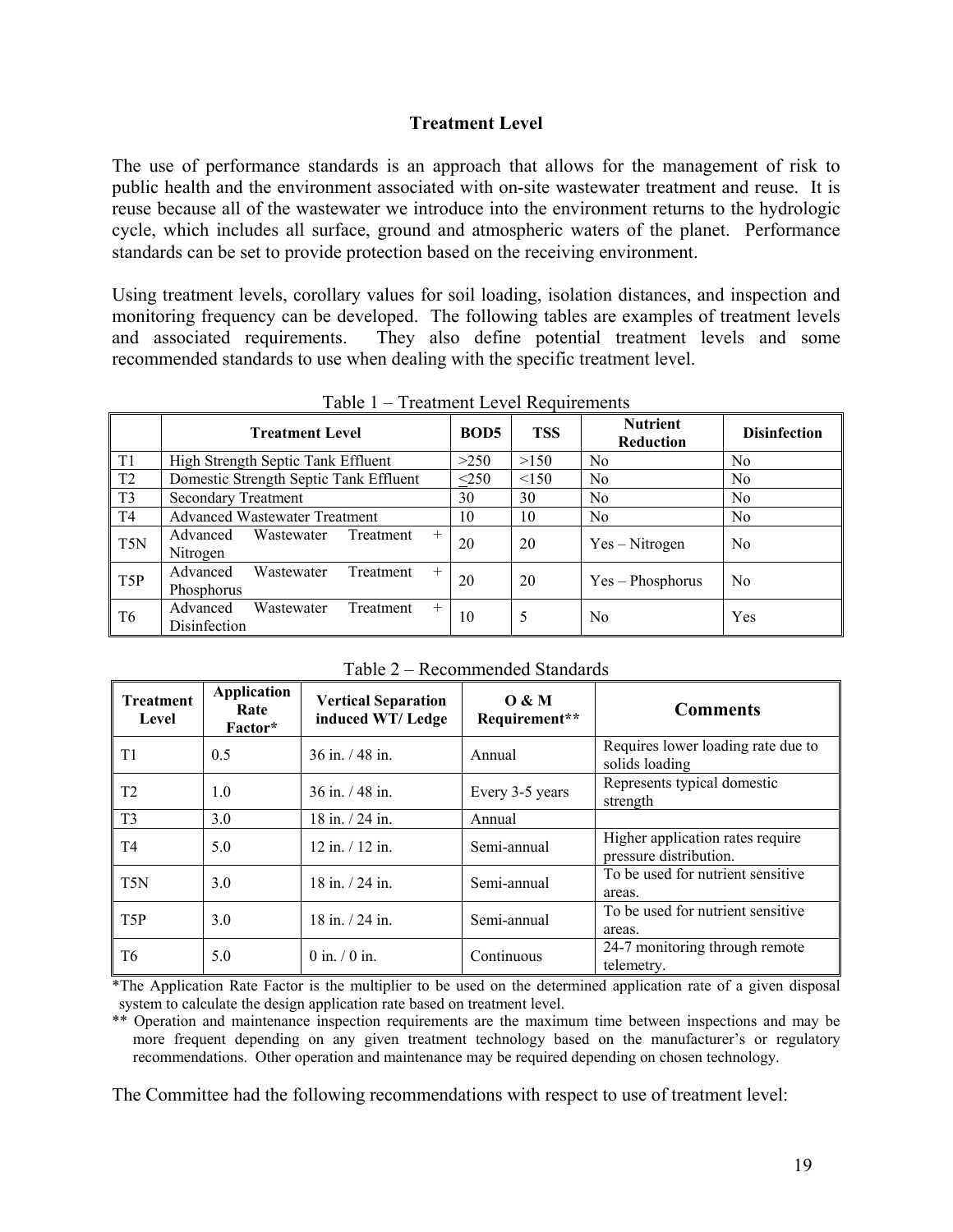- Treatment levels T1 through T4 could be incorporated in the proposed rules.
- T5N & T5P are not currently applicable to Vermont.
- T6 requires increased regulatory oversight and any use would require some form of a wastewater maintenance district or operating permit.

The proposed Rules have incorporated a modified version of the "treatment level" table shown above, using three steps of treatment. Future reviews of the Rules should consider the success of this approach, and whether it is appropriate to allow additional steps or levels.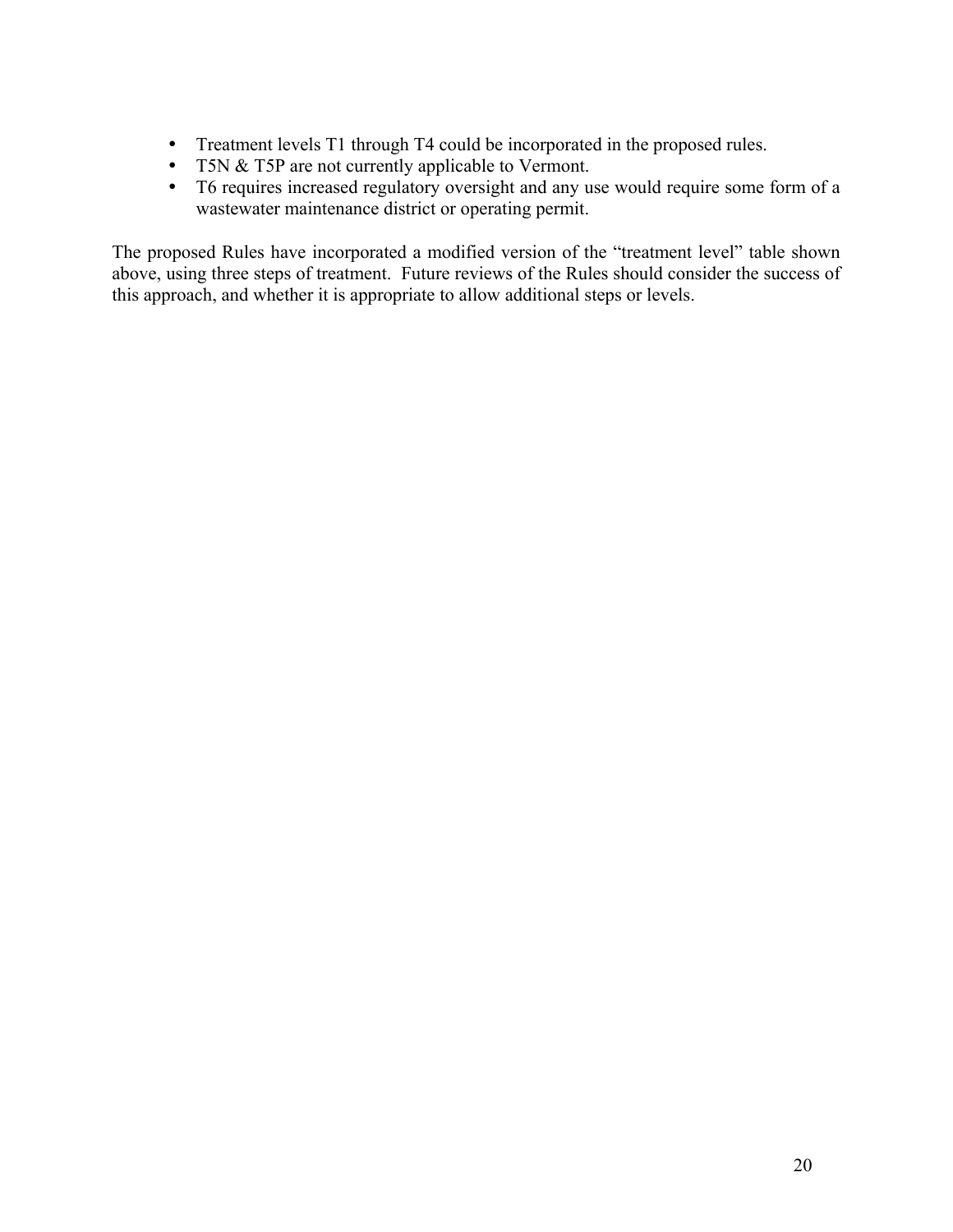## <span id="page-22-0"></span>**Modified Well Isolation Distance Approach**

The Committee considered a new concept, having particular applicability to the flatter, heavy soil regions of the Champlain Valley. This concept would utilize a modified well isolation distance approach which incorporates a two-year time of travel.

By using science, public health could be protected for some low permeability soil sites which are difficult or currently impossible to develop under present site requirements. This concept would provide a greater range of disposal options for clay soil sites which have traditionally been the most difficult to develop due to the current wastewater disposal requirements.

Articles published by Marylynn V. Yates, Ph.D. discussed the viability of viruses in the subsurface aquifer environment. Different pathogenic viruses are affected in this environment differently, depending upon many factors, such as pH, temperature, soil particle size, organic content, aeration, saturation, viral electrical charge potentials, among others. The basic finding was that generally within one and a half years most viruses were believed to be either inactivated (unable to be infectious) or had died off. Based on Ms. Yates work, the two-year time of travel (TOT) methodology was adopted by the Department of Health when the Drinking Water Program was within their jurisdiction. This time period was designed to take into account the expected variations in aquifer conditions, the spatial variability in soil parameters, and viability differences for differing viruses. This was a value that was also being used by some other states based on the same or similar research.

The use of this modified approach could occur where 1) the isolation distance to a seasonal high water table is less than 24", 2) it is demonstrated that the effluent plume would travel slowly enough on site such that a two-year TOT was satisfied before it moved off the property site or reached an on-site water withdrawal, and 3) the dispersed effluent would not rise to or above the ground surface at any time of the year.

This two-year TOT would provide for pathogen die-off, or inactivation, and would provide for adequate health protection through a natural means (see the discussion regarding *Viral and Other Pathogens* included elsewhere in this report). This is an important consideration since effectively it is through natural means that current wastewater disposal systems work. They make the viral environment inhospitable through oxygenation in the unsaturated zone, which allows aerobic bacteria and other microscopic organisms to "eat" pathogens, and through physical entrapment by soil grains and electro positive and negative potentials. This all reduces the numbers of infectious agents that can cause disease. The two-year TOT concept does this by introducing a time element to the equation such that no pathogens remain infectiously viable (i.e. they die of old age) if the other factors are not performing optimally.

This also would be a cost-effective means of wastewater disposal as long as adequate land area were available (off-site easements would be an option, as easements are used now to meet isolation distance requirements). Generally speaking, the isolation distance to an adjoining property would be about 50 feet for a typical clay soil site with a minimum 3% slope. Greater permeability or slope would increase this distance, as would the need to disperse the wastewater in the subsurface environment to prevent breakout to the surface prior to two years time. The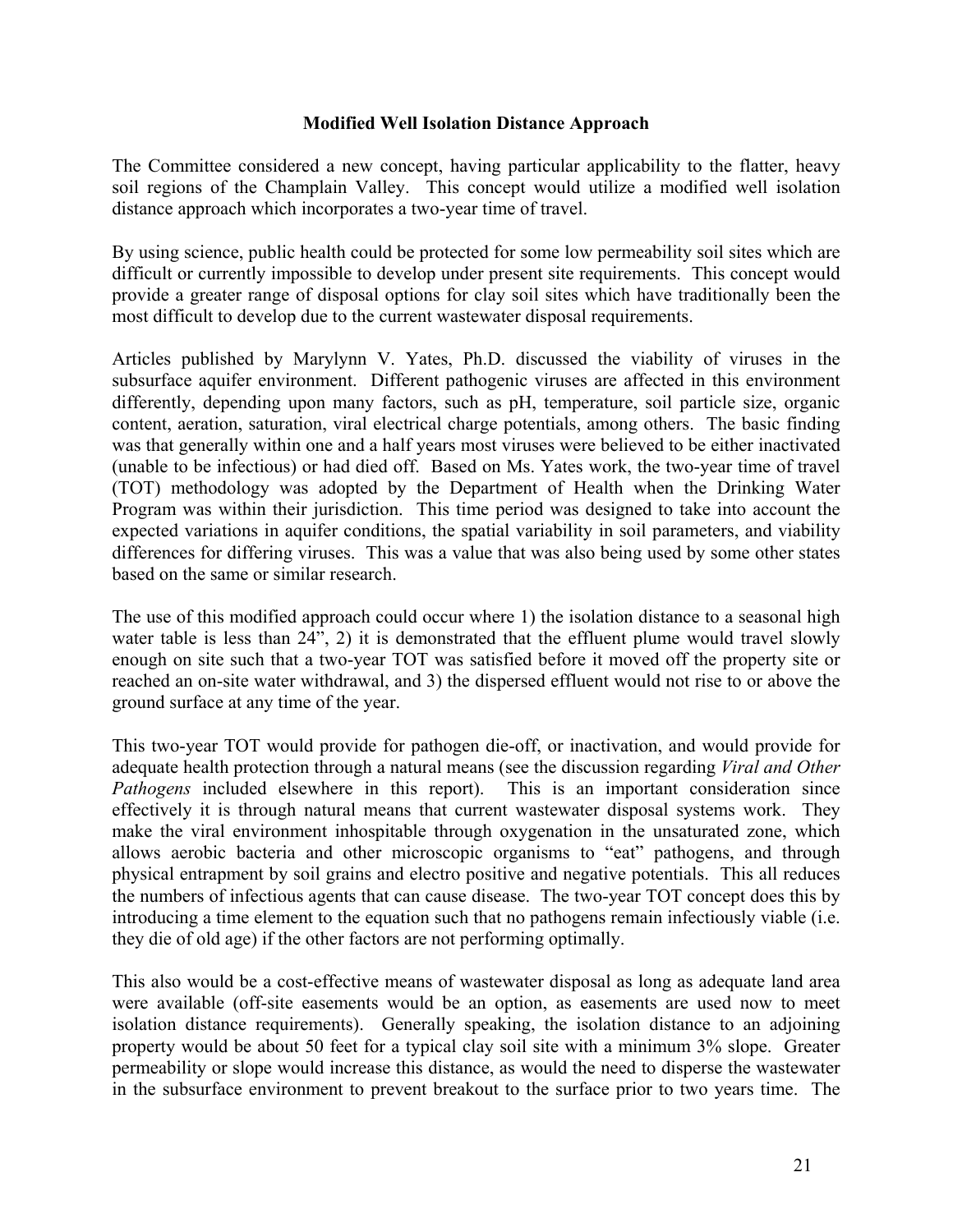concept avoids the high cost concerns of most innovative technology systems (initial purchase and installation, and ongoing operation and maintenance costs). It would allow the disposal system to be constructed and treated much like a conventional system with pressure distribution and dosing in a shallow placed situation (not necessarily a mound). Initial costs would be less than an analogous current mound system and the operation and maintenance would be similar to any current pressurized distribution system.

This concept is not applicable where ledge or bedrock are a receiving medium due to the very rapid and unpredictable nature of bedrock transport. Vertical downward permeability would have to be shown to be virtually impervious with horizontal transport being the primary means of dispersing the applied effluent, in conjunction with evaporation and plant uptake.

The disposal system size would depend highly upon the hydraulic properties of the site being able to handle the effluent without it rising to or above the ground surface at any time of the year. This would mean that systems would be required to be pressure dosed at a widely dispersed low application rate.

Since this approach was introduced near the end of the Committee's deliberations, time did not permit the full technical development of details to be incorporated into the currently proposed Rules. It is recommended that this concept be given more thorough review, with possible future inclusion in a Rule update.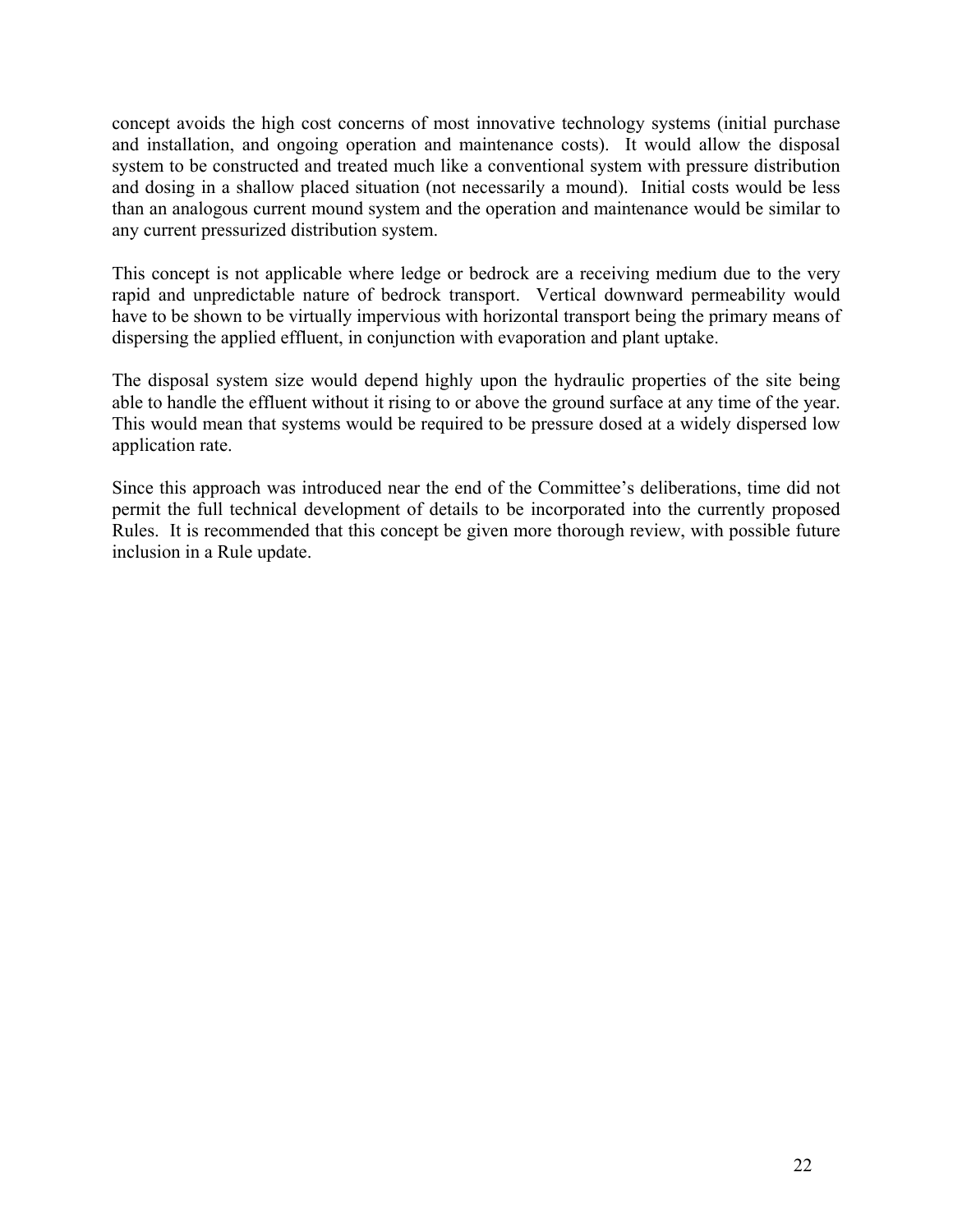# <span id="page-24-0"></span>**Disinfection**

Initial consideration of disinfection by the Committee as a means to control E-coli, viruses and pathogens was largely dismissed because of a lack of regulatory authority to assure proper operation of the disinfection system on a day by day basis, especially for single family residential units.

As the Committee worked to evaluate advanced treatment systems, the issue of disinfection resurfaced. The Committee observed examples of disinfection using ultra violet light in many failed system upgrade installations in Rhode Island. Disinfection is permitted under certain circumstances for residential and commercial facilities in Rhode Island.

While use of disinfection on a regular basis was debated extensively by the Committee, some of the members, as well as the Vermont Department of Health and the Water Supply Division are uncomfortable in relying on disinfection as a reliable means to allow reduction of the vertical separation required from the bottom of the disposal fields to the ground water table. Committee members agree that use of chlorinated compounds for disinfection of effluent into the soil, and possibly the groundwater, is inappropriate.

However, the potential use of disinfection was revisited for circumstances where failed disposal systems occur and other means of treatment are not sufficient to protect groundwater quality. Under these circumstances disinfection should be allowed as a means of additional groundwater protection. Questions continue to arise with respect to permitting and regulatory authority over installed facilities, to assure that effective treatment is occurring.

The Committee discussed the appropriate utilization of disinfection for small communities where "in-fill" may be desirable. In-fill may be considered desirable as a component of "smart growth." In many instances these "in-fill" parcels are small with limited vertical separation to the seasonal high water table. While several members of the Committee felt that disinfection for small commercial and residential facilities remains viable, using appropriate O&M and management, full consensus of the concept was not accepted by the regulatory members.

The Committee advises that the use of effluent disinfection methods before discharge to a soilbased system be given further consideration, as future Rule changes are considered.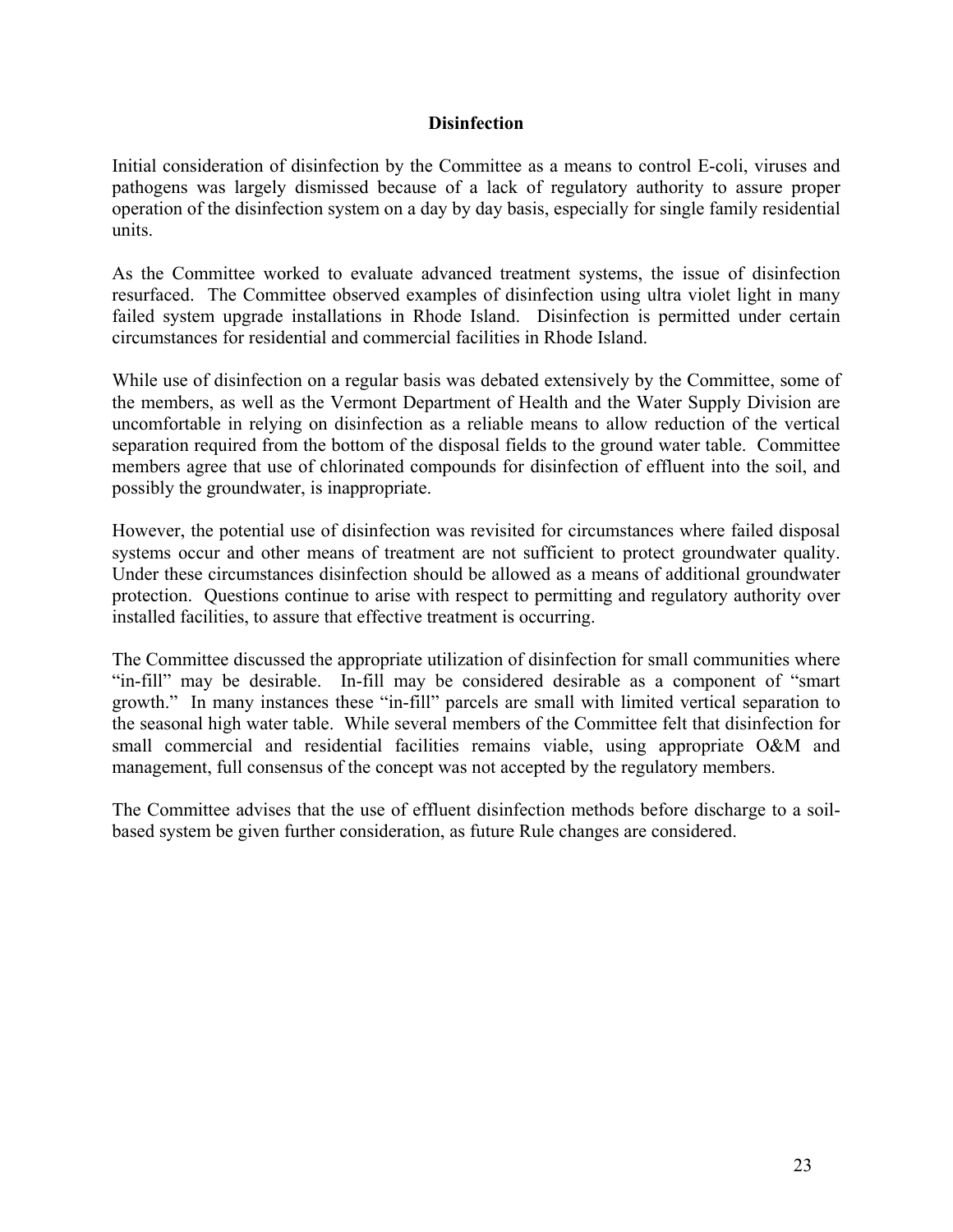### <span id="page-25-0"></span>**Licensed Designers and Installers**

The Committee discussed at length the need for competent designers and installers of potable water supply and wastewater systems. Because the treatment of effluent in conventional systems and the disposal of effluent in all systems rely on the qualities of the available soils, it is imperative that the soils be adequately and accurately characterized. However, because a poor installation can result in the failure of an excellent design, it is important that installers be responsible for their work. In order to most effectively institute control over construction of these systems, the Committee believes that installers should be licensed. This cannot be accomplished unless statutory changes give ANR the authority to do so. Therefore this concept is not incorporated in the proposed rules.

The Committee recommends that adequate training be provided for all practitioners involved in the construction of these systems, including hydrogeologists, designers, installation contractors, and maintenance providers. System owners and operators, including individual homeowners, also require training and education, especially for the systems having more advanced technology.

Another concept that needs legislative action is the proposal by ANR to expand the size and type of system that Site Technicians are allowed to design and review from single lot residential units (600gpd) to systems with design flows of 1350 gpd, or three single-family residential units, including apartments and public buildings. The Committee briefly discussed this issue, with various members supporting different perspectives. Consensus was not reached on this topic; it is not something that the Committee needs to or can resolve. It will be addressed by the legislative review process.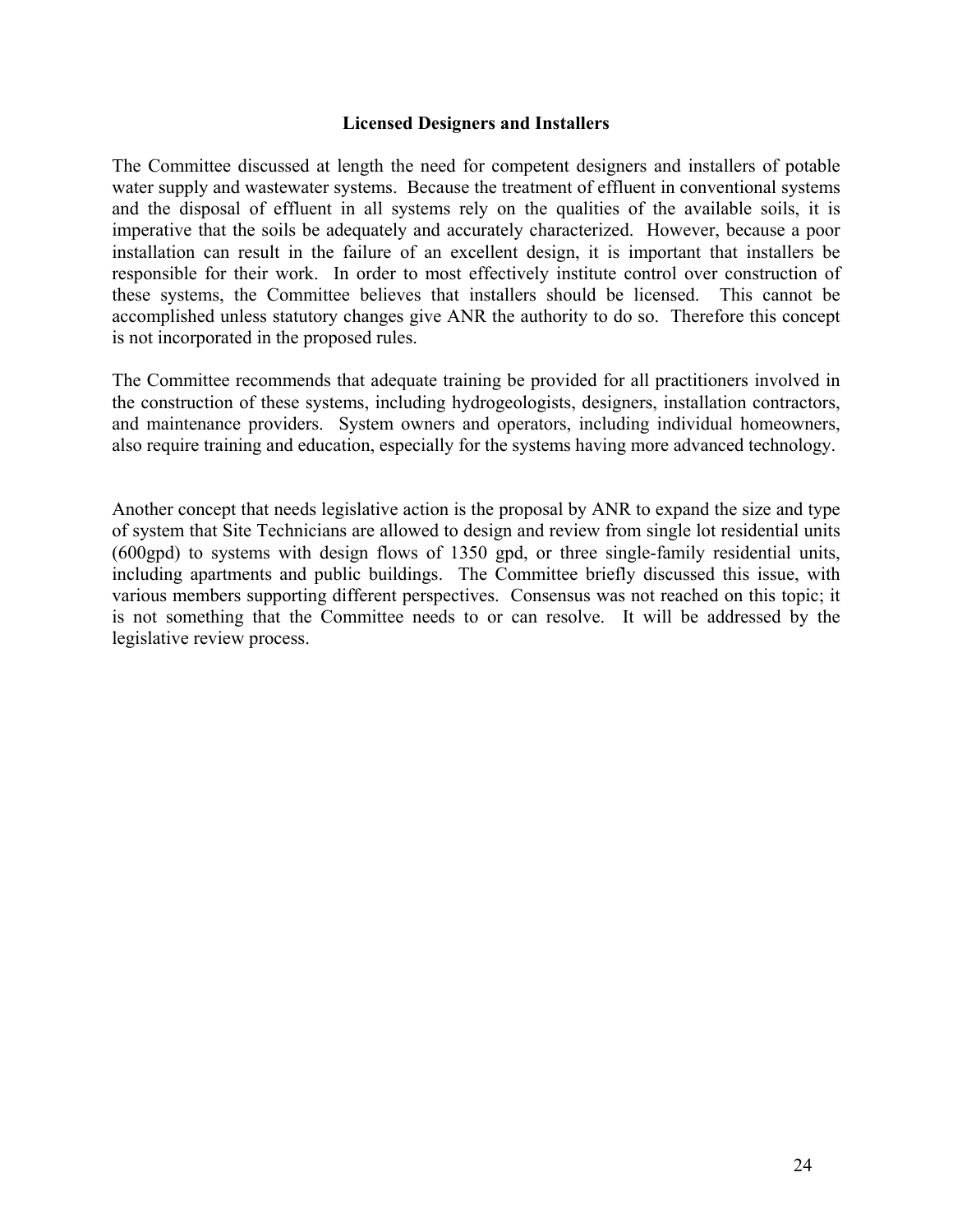# <span id="page-26-0"></span>**Operation and Maintenance (O&M) of Wastewater Systems**

The Committee's framework document, adopted by the On-Site Technical Advisory Committee and the ANR on June 19, 2001, states the following:

*All wastewater treatment and disposal systems require operation and maintenance. With respect to conventional septic tank leachfields, such operation and maintenance should be addressed with ongoing education and training. Permits for systems of a large or more complex nature, especially those involving mechanical devices, will include conditions requiring an appropriate level of operation and maintenance. These conditions will be specific to the particular site and system and could include annual inspections, having a maintenance contract, or continuous remote monitoring. In some cases the operation and maintenance will require specialized knowledge and the permit will specify that approved individuals are required to perform the work. The permit condition will require that all information be reported to the Agency. Permits for complex systems will be operation permits that may be renewed upon a determination that the system has been, and will remain, in compliance with the Rules and permit conditions.*

Operation and maintenance issues were one of the key topics of discussion as the Committee began to consider recommending the implementation of performance based treatment levels. More advanced treatment systems increasingly rely on technological solutions to offset inground biological waste treatment and distribution. In addition, these systems would be allowed to operate in conditions where, in comparison to conventional systems, distances to the seasonal high groundwater table and ledge (bedrock) are reduced. Therefore, the need to ensure fail-safe operation (e.g. "24/7" monitoring) of the technology becomes more important as a means to lessen the risk of ground and/or surface water contamination and related health issues.

Given the increased importance of proper operation and maintenance, the Committee recognized the need for requiring a heightened level of operation and maintenance protocol, system redundancy and the frequency of regulatory oversight for these technologies. These administrative requirements also imply an increased need for agency staff and file space to check, maintain and enforce operational permit conditions.

The formation of municipal waste management districts and maintenance contracts with private firms will be important factors to ensure that permittees maintain proper operation and maintenance of these systems for their entire operational life. Also, applicants for permits should be required to demonstrate that they have the financial capability to ensure that the more complex systems will be properly operated and maintained.

Additionally, the Committee made the following operation and maintenance recommendations: